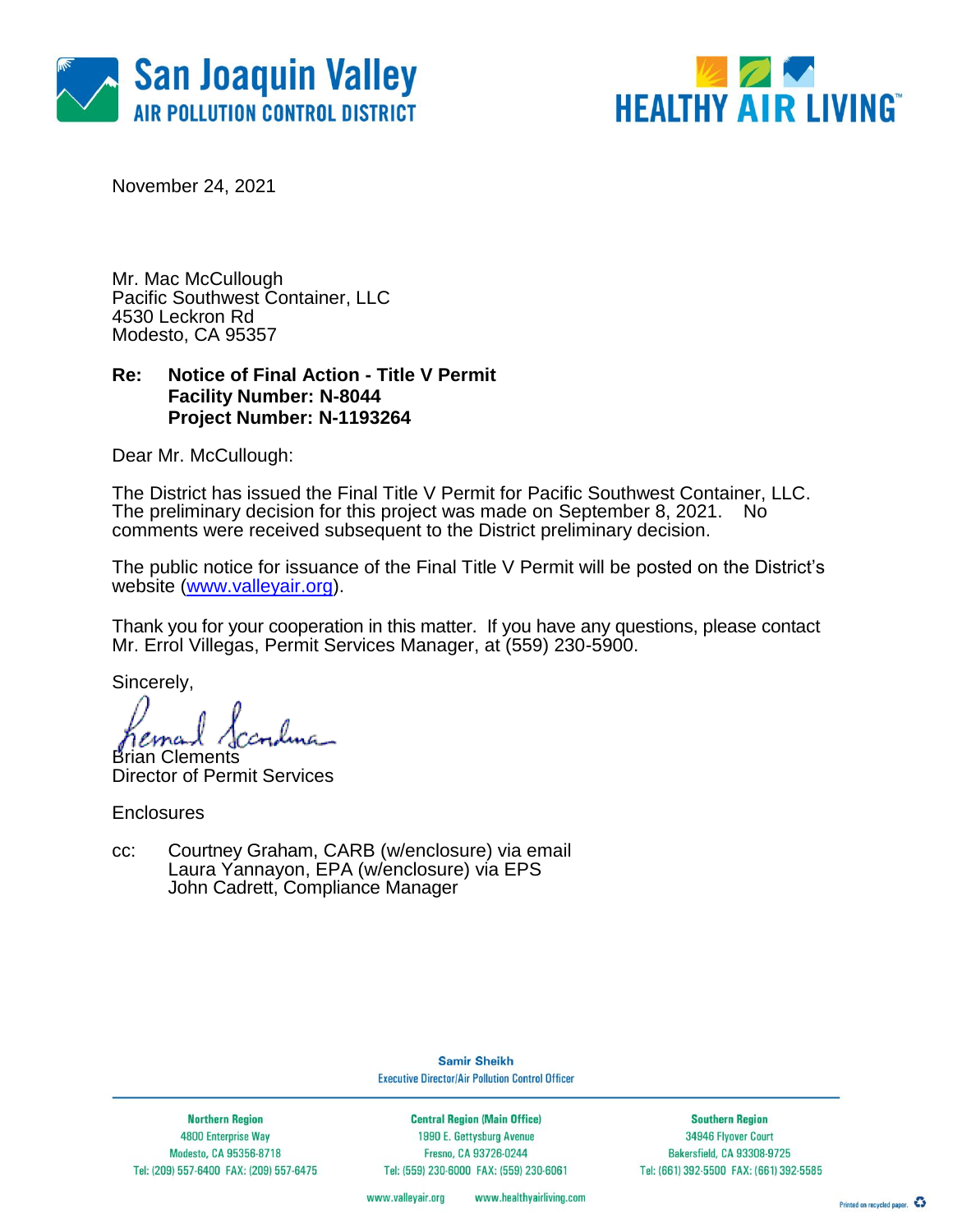



# **Permit to Operate**

**MAILING ADDRESS:** 

**FACILITY:** N-8044 **EXPIRATION DATE:** 08/31/2026

**LEGAL OWNER OR OPERATOR:** PACIFIC SOUTHWEST CONTAINER, LLC MODESTO, CA 95357 MODESTO, CA

**FACILITY LOCATION:** 671 MARIPOSA RD

**FACILITY DESCRIPTION:** WAREHOUSE

The Facility's Permit to Operate may include Facility-wide Requirements as well as requirements that apply to specific permit units.

This Permit to Operate remains valid through the permit expiration date listed above, subject to payment of annual permit fees and compliance with permit conditions and all applicable local, state, and federal regulations. This permit is valid only at the location specified above, and becomes void upon any transfer of ownership or location. Any modification of the equipment or operation, as defined in District Rule 2201, will require prior District approval. This permit shall be posted as prescribed in District Rule 2010.

**Samir Sheikh**<br>Executive Director / APCO

Director of Permit Services

Nov 23 2021 2:55PM -- MUTHANAM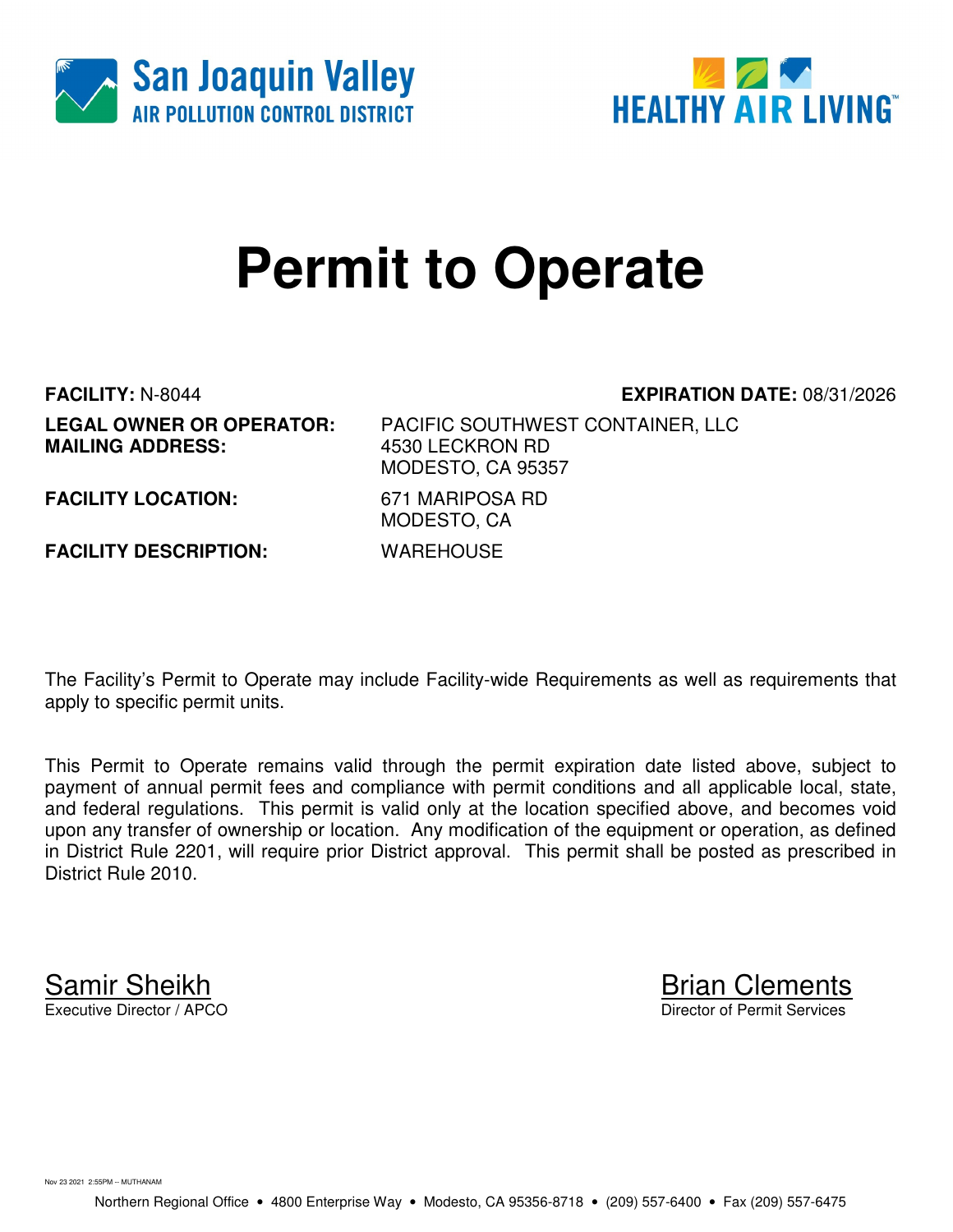### **FACILITY:** N-8044-0-0 **EXPIRATION DATE:** 08/31/2026

## **FACILITY-WIDE REQUIREMENTS**

- 1. The owner or operator shall notify the District of any breakdown condition as soon as reasonably possible, but no later than one hour after its detection, unless the owner or operator demonstrates to the District's satisfaction that the longer reporting period was necessary. [District Rule 1100, 6.1 and Stanislaus County Rule 110] Federally Enforceable Through Title V Permit
- 2. The District shall be notified in writing within ten days following the correction of any breakdown condition. The breakdown notification shall include a description of the equipment malfunction or failure, the date and cause of the initial failure, the estimated emissions in excess of those allowed, and the methods utilized to restore normal operations. [District Rule 1100, 7.0 and Stanislaus County Rule 110] Federally Enforceable Through Title V Permit
- 3. The owner or operator of any stationary source operation that emits more than 25 tons per year of nitrogen oxides or reactive organic compounds, shall provide the District annually with a written statement in such form and at such time as the District prescribes, showing actual emissions of nitrogen oxides and reactive organic compounds from that source. [District Rule 1160, 5.0] Federally Enforceable Through Title V Permit
- 4. Any person building, altering or replacing any operation, article, machine, equipment, or other contrivance, the use of which may cause the issuance of air contaminants or the use of which may eliminate, reduce, or control the issuance of air contaminants, shall first obtain an Authority to Construct (ATC) from the District unless exempted by District Rule 2020 (12/18/2014). [District Rule 2010, 3.0 and 4.0; and 2020] Federally Enforceable Through Title V Permit
- 5. The permittee must comply with all conditions of the permit including permit revisions originated by the District. All terms and conditions of a permit that are required pursuant to the Clean Air Act (CAA), including provisions to limit potential to emit, are enforceable by the EPA and Citizens under the CAA. Any permit noncompliance constitutes a violation of the CAA and the District Rules and Regulations, and is grounds for enforcement action, for permit termination, revocation, reopening and reissuance, or modification; or for denial of a permit renewal application. [District Rules 2070, 7.0; 2080; and 2520, 9.8.1 and 9.13.1] Federally Enforceable Through Title V Permit
- 6. A Permit to Operate or an Authority to Construct shall not be transferred unless a new application is filed with and approved by the District. [District Rule 2031] Federally Enforceable Through Title V Permit
- 7. Every application for a permit required under Rule 2010 (12/17/92) shall be filed in a manner and form prescribed by the District. [District Rule 2040] Federally Enforceable Through Title V Permit
- 8. The operator shall maintain records of required monitoring that include: 1) the date, place, and time of sampling or measurement; 2) the date(s) analyses were performed; 3) the company or entity that performed the analysis; 4) the analytical techniques or methods used; 5) the results of such analysis; and 6) the operating conditions at the time of sampling or measurement. [District Rule 2520, 9.4.1] Federally Enforceable Through Title V Permit
- 9. The operator shall retain records of all required monitoring data and support information for a period of at least 5 years from the date of the monitoring sample, measurement, or report. Support information includes copies of all reports required by the permit and, for continuous monitoring instrumentation, all calibration and maintenance records and all original strip-chart recordings. [District Rule 2520, 9.4.2] Federally Enforceable Through Title V Permit

FACILITY-WIDE REQUIREMENTS CONTINUE ON NEXT PAGE

These terms and conditions are part of the Facility-wide Permit to Operate. Any amendments to these Facility-wide Requirements that affect specific Permit Units may constitute modification of those Permit Units.

Facility Name: PACIFIC SOUTHWEST CONTAINER, LLC Location: 671 MARIPOSA RD,MODESTO, CA N-8044-0-0 : Nov 23 2021 4:47PM -- MUTHANAM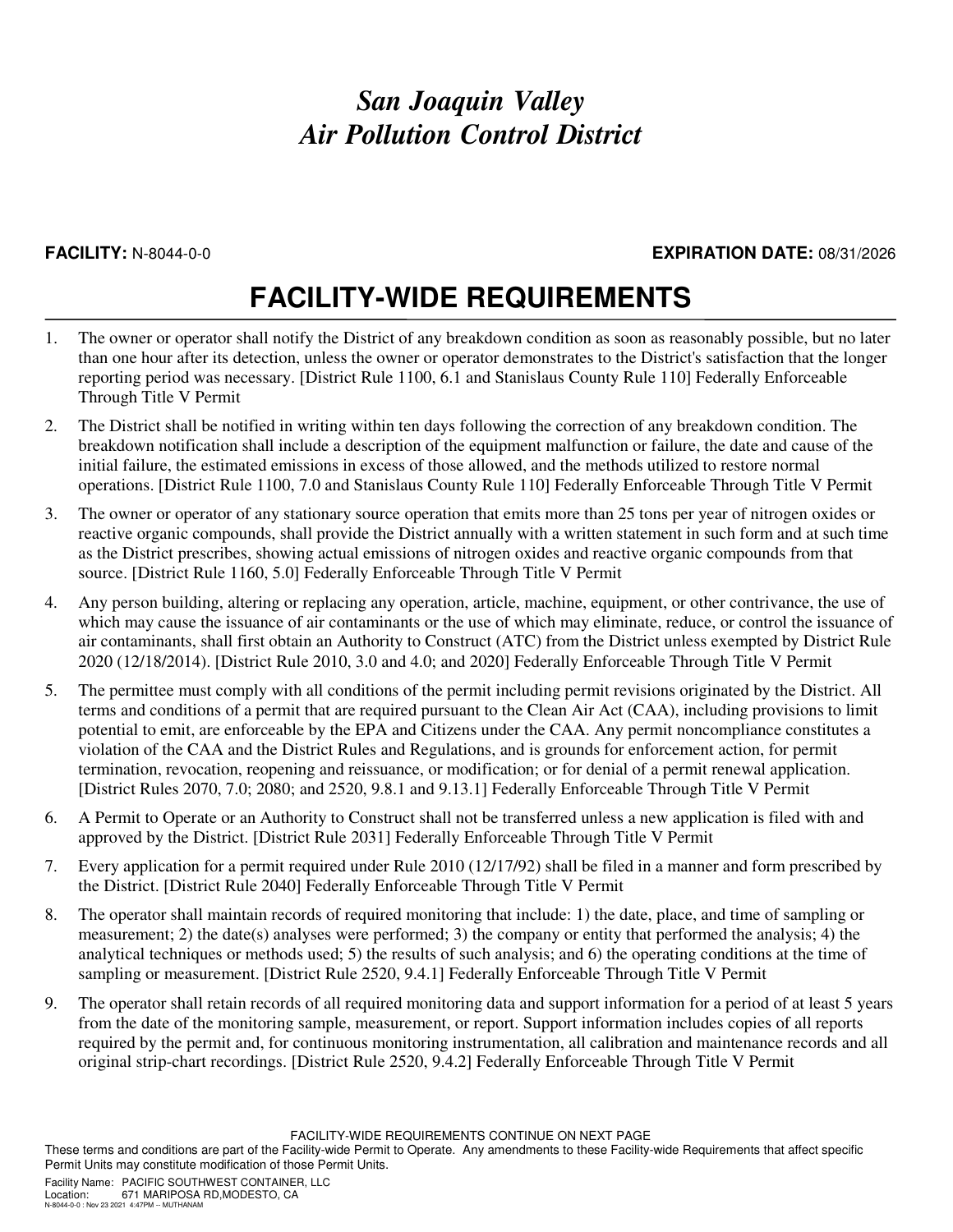Facility-wide Requirements for N-8044-0-0 (continued) Page 2 of 4

- 10. The operator shall submit reports of any required monitoring at least every six months unless a different frequency is required by an applicable requirement. All instances of deviations from permit requirements must be clearly identified in such reports. [District Rule 2520, 9.5.1] Federally Enforceable Through Title V Permit
- 11. Deviations from permit conditions must be promptly reported, including deviations attributable to upset conditions, as defined in the permit. For the purpose of this condition, promptly means as soon as reasonably possible, but no later than 10 days after detection. The report shall include the probable cause of such deviations, and any corrective actions or preventive measures taken. All required reports must be certified by a responsible official consistent with section 10.0 of District Rule 2520 (6/21/01). [District Rules 2520, 9.5.2 and 1100, 7.0] Federally Enforceable Through Title V Permit
- 12. If for any reason a permit requirement or condition is being challenged for its constitutionality or validity by a court of competent jurisdiction, the outcome of such challenge shall not affect or invalidate the remainder of the conditions or requirements in that permit. [District Rule 2520, 9.7] Federally Enforceable Through Title V Permit
- 13. It shall not be a defense for a permittee in an enforcement action that it would have been necessary to halt or reduce the permitted activity in order to maintain compliance with the conditions of the permit. [District Rule 2520, 9.8.2] Federally Enforceable Through Title V Permit
- 14. The permit may be modified, revoked, reopened and reissued, or terminated for cause. The filing of a request by the permittee for a permit modification, revocation and reissuance, or termination, or a notification of planned changes or anticipated noncompliance does not stay any permit condition. [District Rule 2520, 9.8.3] Federally Enforceable Through Title V Permit
- 15. The permit does not convey any property rights of any sort, or any exclusive privilege. [District Rule 2520, 9.8.4] Federally Enforceable Through Title V Permit
- 16. The Permittee shall furnish to the District, within a reasonable time, any information that the District may request in writing to determine whether cause exists for modifying, revoking and reissuing, or terminating the permit or to determine compliance with the permit. Upon request, the permittee shall also furnish to the District copies of records required to be kept by the permit or, for information claimed to be confidential, the permittee may furnish such records directly to EPA along with a claim of confidentiality. [District Rule 2520, 9.8.5] Federally Enforceable Through Title V Permit
- 17. The permittee shall pay annual permit fees and other applicable fees as prescribed in Regulation III of the District Rules and Regulations. [District Rule 2520, 9.9] Federally Enforceable Through Title V Permit
- 18. Upon presentation of appropriate credentials, a permittee shall allow an authorized representative of the District to enter the permittee's premises where a permitted source is located or emissions related activity is conducted, or where records must be kept under condition of the permit. [District Rule 2520, 9.13.2.1] Federally Enforceable Through Title V Permit
- 19. Upon presentation of appropriate credentials, a permittee shall allow an authorized representative of the District to have access to and copy, at reasonable times, any records that must be kept under the conditions of the permit. [District Rule 2520, 9.13.2.2] Federally Enforceable Through Title V Permit
- 20. Upon presentation of appropriate credentials, a permittee shall allow an authorized representative of the District to inspect at reasonable times any facilities, equipment, practices, or operations regulated or required under the permit. [District Rule 2520, 9.13.2.3] Federally Enforceable Through Title V Permit
- 21. Upon presentation of appropriate credentials, a permittee shall allow an authorized representative of the District to sample or monitor, at reasonable times, substances or parameters for the purpose of assuring compliance with the permit or applicable requirements. [District Rule 2520, 9.13.2.4] Federally Enforceable Through Title V Permit
- 22. No air contaminants shall be discharged into the atmosphere for a period or periods aggregating more than 3 minutes in any one hour which is as dark or darker than Ringelmann #1 or equivalent to 20% opacity and greater, unless specifically exempted by District Rule 4101 (02/17/05). If the equipment or operation is subject to a more stringent visible emission standard as prescribed in a permit condition, the more stringent visible emission limit shall supersede this condition. [District Rule 4101, and Stanislaus County Rule 401] Federally Enforceable Through Title V Permit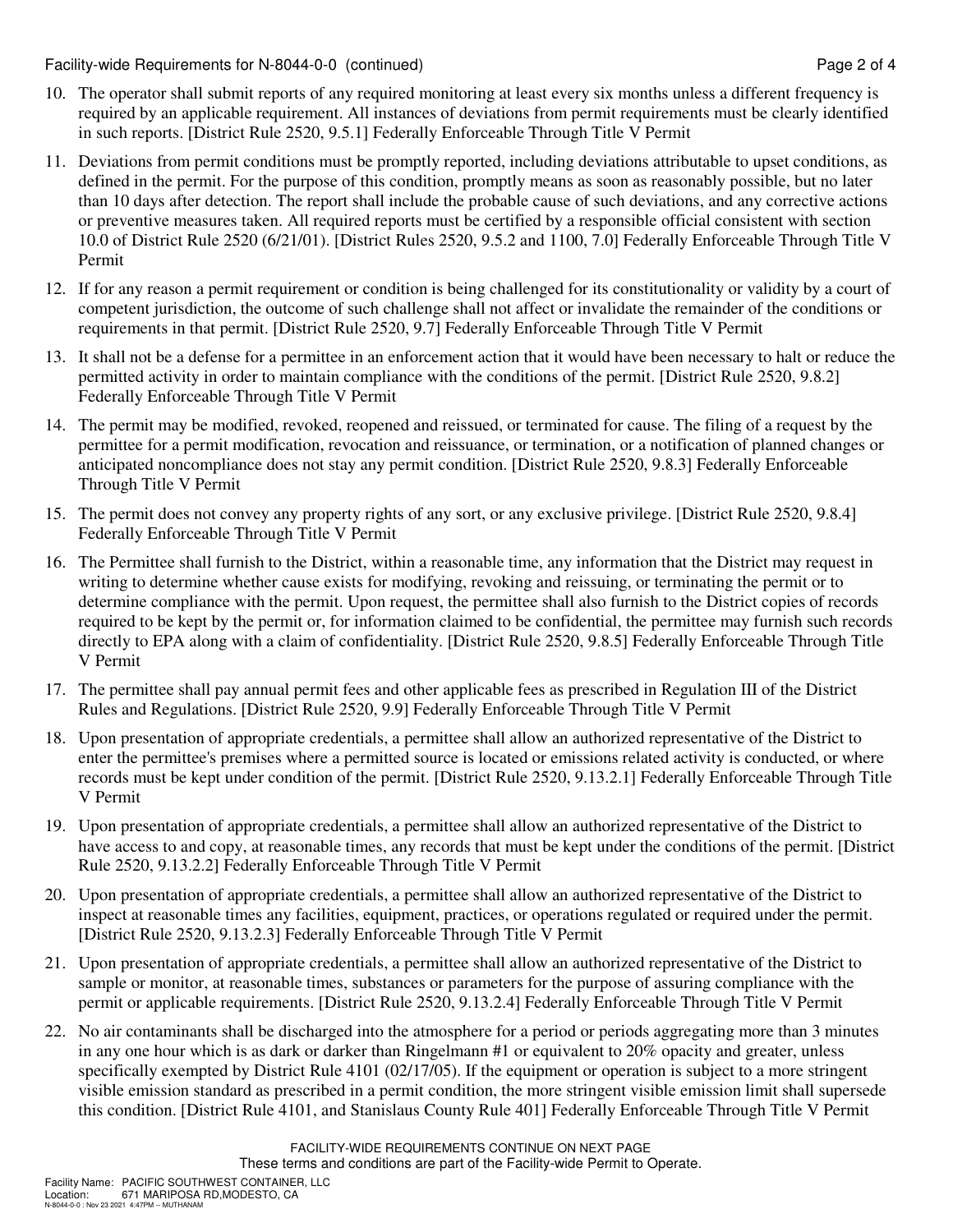Facility-wide Requirements for N-8044-0-0 (continued) Page 3 of 4

- 23. No person shall manufacture, blend, repackage, supply, sell, solicit or apply any architectural coating with a VOC content in excess of the corresponding limit specified in Table of Standards 1 effective until 12/30/10 or Table of Standards 2 effective on and after 1/1/11 of District Rule 4601 (12/17/09) for use or sale within the District. [District Rule 4601, 5.1] Federally Enforceable Through Title V Permit
- 24. All VOC-containing materials subject to Rule 4601 (12/17/09) shall be stored in closed containers when not in use. [District Rule 4601, 5.4] Federally Enforceable Through Title V Permit
- 25. The permittee shall comply with all the Labeling and Test Methods requirements outlined in Rule 4601 sections 6.1 and 6.3 (12/17/09). [District Rule 4601, 6.1 and 6.3] Federally Enforceable Through Title V Permit
- 26. With each report or document submitted under a permit requirement or a request for information by the District or EPA, the permittee shall include a certification of truth, accuracy, and completeness by a responsible official. [District Rule 2520, 9.13.1 and 10.0] Federally Enforceable Through Title V Permit
- 27. If the permittee performs maintenance on, or services, repairs, or disposes of appliances, the permittee shall comply with the standards for Recycling and Emissions Reduction pursuant to 40 CFR Part 82, Subpart F. [40 CFR 82 Subpart F] Federally Enforceable Through Title V Permit
- 28. If the permittee performs service on motor vehicles when this service involves the ozone-depleting refrigerant in the motor vehicle air conditioner (MVAC), the permittee shall comply with the standards for Servicing of Motor Vehicle Air Conditioners pursuant to all the applicable requirements as specified in 40 CFR Part 82, Subpart B. [40 CFR Part 82, Subpart B] Federally Enforceable Through Title V Permit
- 29. Disturbances of soil related to any construction, demolition, excavation, extraction, or other earthmoving activities shall comply with the requirements for fugitive dust control in District Rule 8021 unless specifically exempted under Section 4.0 of Rule 8021 (8/19/2004) or Rule 8011 (8/19/2004). [District Rules 8011 and 8021] Federally Enforceable Through Title V Permit
- 30. Outdoor handling, storage and transport of any bulk material which emits dust shall comply with the requirements of District Rule 8031, unless specifically exempted under Section 4.0 of Rule 8031 (8/19/2004) or Rule 8011 (8/19/2004). [District Rules 8011 and 8031] Federally Enforceable Through Title V Permit
- 31. An owner/operator shall prevent or cleanup any carryout or trackout in accordance with the requirements of District Rule 8041 Section 5.0, unless specifically exempted under Section 4.0 of Rule 8041 (8/19/2004) or Rule 8011 (8/19/2004). [District Rules 8011 and 8041] Federally Enforceable Through Title V Permit
- 32. Whenever open areas are disturbed, or vehicles are used in open areas, the facility shall comply with the requirements of Section 5.0 of District Rule 8051, unless specifically exempted under Section 4.0 of Rule 8051 (8/19/2004) or Rule 8011 (8/19/2004). [District Rules 8011 and 8051] Federally Enforceable Through Title V Permit
- 33. Any paved road or unpaved road shall comply with the requirements of District Rule 8061 unless specifically exempted under Section 4.0 of Rule 8061 (8/19/2004) or Rule 8011 (8/19/2004). [District Rules 8011 and 8061] Federally Enforceable Through Title V Permit
- 34. Any unpaved vehicle/equipment area that anticipates more than 50 Average annual daily Trips (AADT) shall comply with the requirements of Section 5.1.1 of District Rule 8071. Any unpaved vehicle/equipment area that anticipates more than 150 vehicle trips per day (VDT) shall comply with the requirements of Section 5.1.2 of District Rule 8071. On each day that 25 or more VDT with 3 or more axles will occur on an unpaved vehicle/equipment traffic area, the owner/operator shall comply with the requirements of Section 5.1.3 of District Rule 8071. On each day when a special event will result in 1,000 or more vehicles that will travel/park on an unpaved area, the owner/operator shall comply with the requirements of Section 5.1.4 of District Rule 8071. All sources shall comply with the requirements of Section 5.0 of District Rule 8071 unless specifically exempted under Section 4.0 of Rule 8071 (9/16/2004) or Rule 8011 (8/19/2004). [District Rules 8011 and 8071] Federally Enforceable Through Title V Permit
- 35. Any owner or operator of a demolition or renovation activity, as defined in 40 CFR 61.141, shall comply with the applicable inspection, notification, removal, and disposal procedures for asbestos containing materials as specified in 40 CFR 61.145 (Standard for Demolition and Renovation). [40 CFR 61 Subpart M] Federally Enforceable Through Title V Permit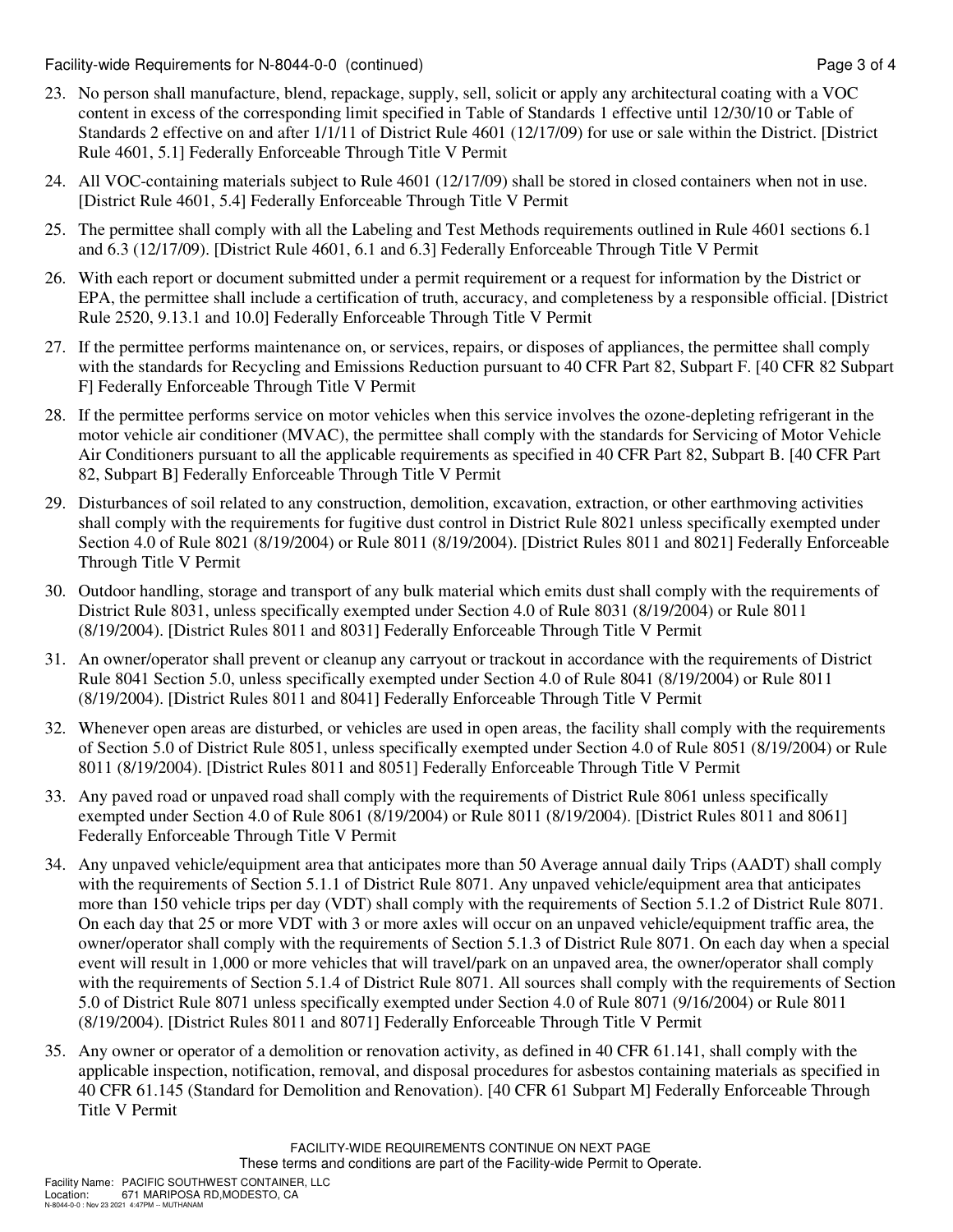Facility-wide Requirements for N-8044-0-0 (continued) Page 4 of 4

- 36. The permittee shall submit certifications of compliance with the terms and standards contained in Title V permits, including emission limits, standards and work practices, to the District and the EPA annually (or more frequently as specified in an applicable requirement or as specified by the District). The certification shall include the identification of each permit term or condition, the compliance status, whether compliance was continuous or intermittent, the methods used for determining the compliance status, and any other facts required by the District to determine the compliance status of the source. [District Rule 2520, 9.16] Federally Enforceable Through Title V Permit
- 37. The permittee shall submit an application for Title V permit renewal to the District at least six months, but not greater than 18 months, prior to the permit expiration date. [District Rule 2520, 5.2] Federally Enforceable Through Title V Permit
- 38. When a term is not defined in a Title V permit condition, the definition in the rule cited as the origin and authority for the condition in a Title V permits shall apply. [District Rule 2520, 9.1.1] Federally Enforceable Through Title V Permit
- 39. On December 1, 2021 the initial Title V permit was issued. The reporting periods for the Report of Required Monitoring and the Annual Compliance Certification begin December 1 of each year, unless alternative dates are approved by the District Compliance Division. These reports are due within 30 days of the end of the reporting period. [District Rule 2520] Federally Enforceable Through Title V Permit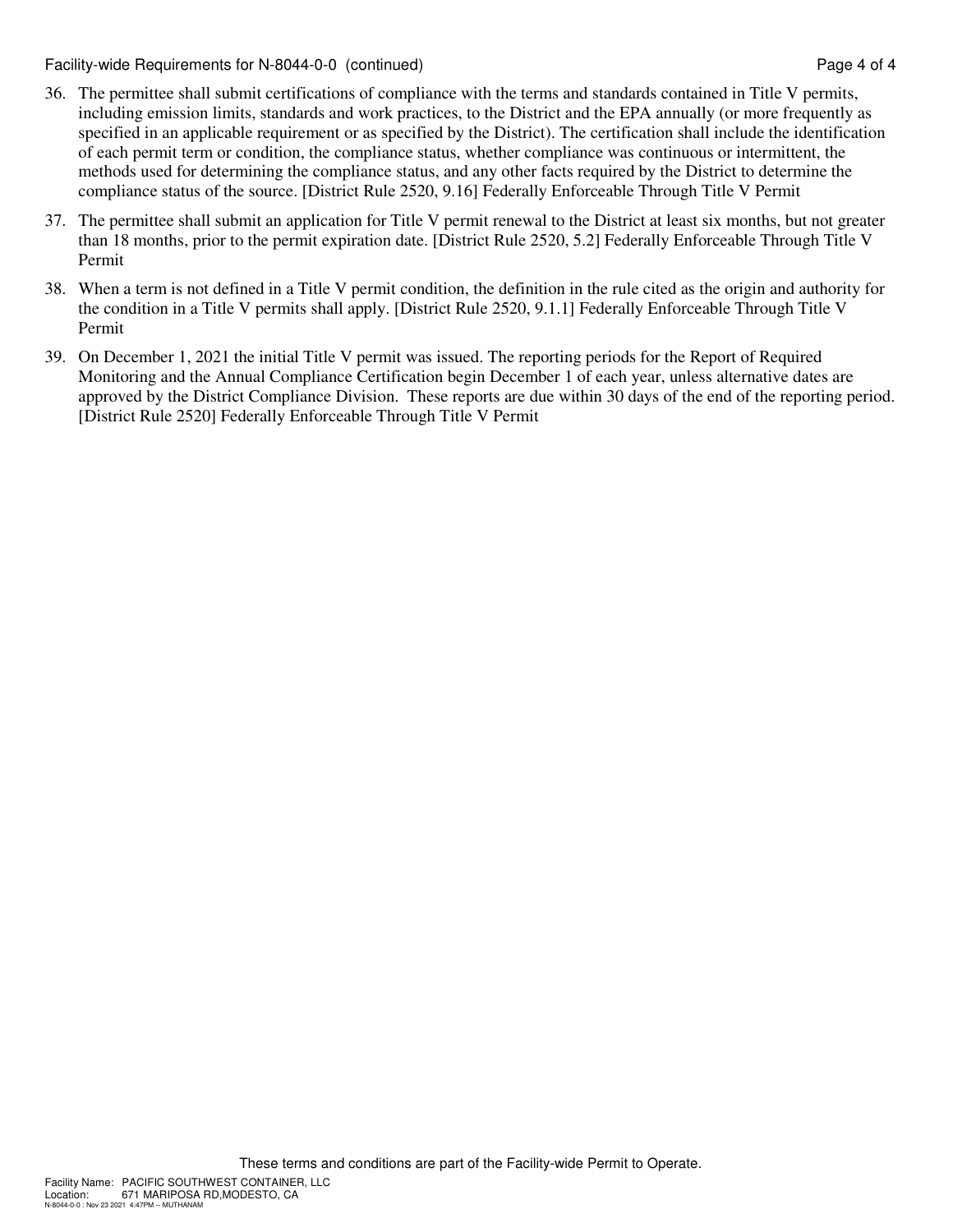### **PERMIT UNIT:** N-8044-2-1 **EXPIRATION DATE:** 08/31/2026

### **EQUIPMENT DESCRIPTION:**

305 BHP CUMMINS MODEL CFP9E-F30 DIESEL FIRED EMERGENCY ENGINE (TIER 3 CERTIFIED) POWERING A FIRE PUMP.

- 1. No air contaminant shall be released into the atmosphere which causes a public nuisance. [District Rule 4102]
- 2. Particulate matter emissions shall not exceed 0.1 grains/dscf in concentration. [District Rule 4201]
- 3. The exhaust stack shall vent vertically upward. The vertical exhaust flow shall not be impeded by a rain cap (flapper ok), roof overhang, or any other obstruction. [District Rule 4102]
- 4. Only CARB certified diesel fuel containing not more than 0.0015% sulfur by weight is to be used. [District Rules 2201 and 4801, and 17 CCR 93115 and 40 CFR 60 Subpart IIII] Federally Enforceable Through Title V Permit
- 5. This engine shall be equipped with an operational non-resettable elapsed time meter or other APCO approved alternative. [District Rule 4702 and 17 CCR 93115] Federally Enforceable Through Title V Permit
- 6. Emissions from this IC engine shall not exceed any of the following limits: 2.20 g-NOx/bhp-hr, 1.417 g-CO/bhp-hr, or 0.123 g-VOC/bhp-hr. [District Rule 2201 and 13 CCR 2423 , 17 CCR 93115, and 40 CFR 60 Subpart IIII] Federally Enforceable Through Title V Permit
- 7. Emissions from this IC engine shall not exceed 0.118 g-PM10/bhp-hr based on USEPA certification using ISO 8178 test procedure. [District Rules 2201 and 4102 and 13 CCR 2423 , 17 CCR 93115, and 40 CFR 60 Subpart IIII] Federally Enforceable Through Title V Permit
- 8. This engine shall be operated only for testing and maintenance of the engine, required regulatory purposes, and during emergency situations. For testing purposes, the engine shall only be operated the number of hours necessary to comply with the testing requirements of the National Fire Protection Association (NFPA) 25 - "Standard for the Inspection, Testing, and Maintenance of Water-Based Fire Protection Systems". Total hours of operation for all maintenance, testing, and required regulatory purposes shall not exceed 100 hours per calendar year. [District Rule 4702 and 17 CCR 93115 and 40 CFR 60 Subpart IIII] Federally Enforceable Through Title V Permit
- 9. This engine shall be operated and maintained in proper operating condition as recommended by the engine manufacturer or emissions control system supplier. [District Rule 4702 and 40 CFR 60 Subpart IIII] Federally Enforceable Through Title V Permit
- 10. An emergency situation is an unscheduled electrical power outage caused by sudden and reasonably unforeseen natural disasters or sudden and reasonably unforeseen events beyond the control of the permittee. [District Rule 4702 and 17 CCR 93115] Federally Enforceable Through Title V Permit
- 11. The permittee shall maintain monthly records of emergency and non-emergency operation. Records shall include the number of hours of emergency operation, the date and number of hours of all testing and maintenance operations, and the purpose of the operation (for example: load testing, weekly testing, rolling blackout, general area power outage, etc.). For units with automated testing systems, the operator may, as an alternative to keeping records of actual operation for testing purposes, maintain a readily accessible written record of the automated testing schedule. [District Rule 4702 and 17 CCR 93115] Federally Enforceable Through Title V Permit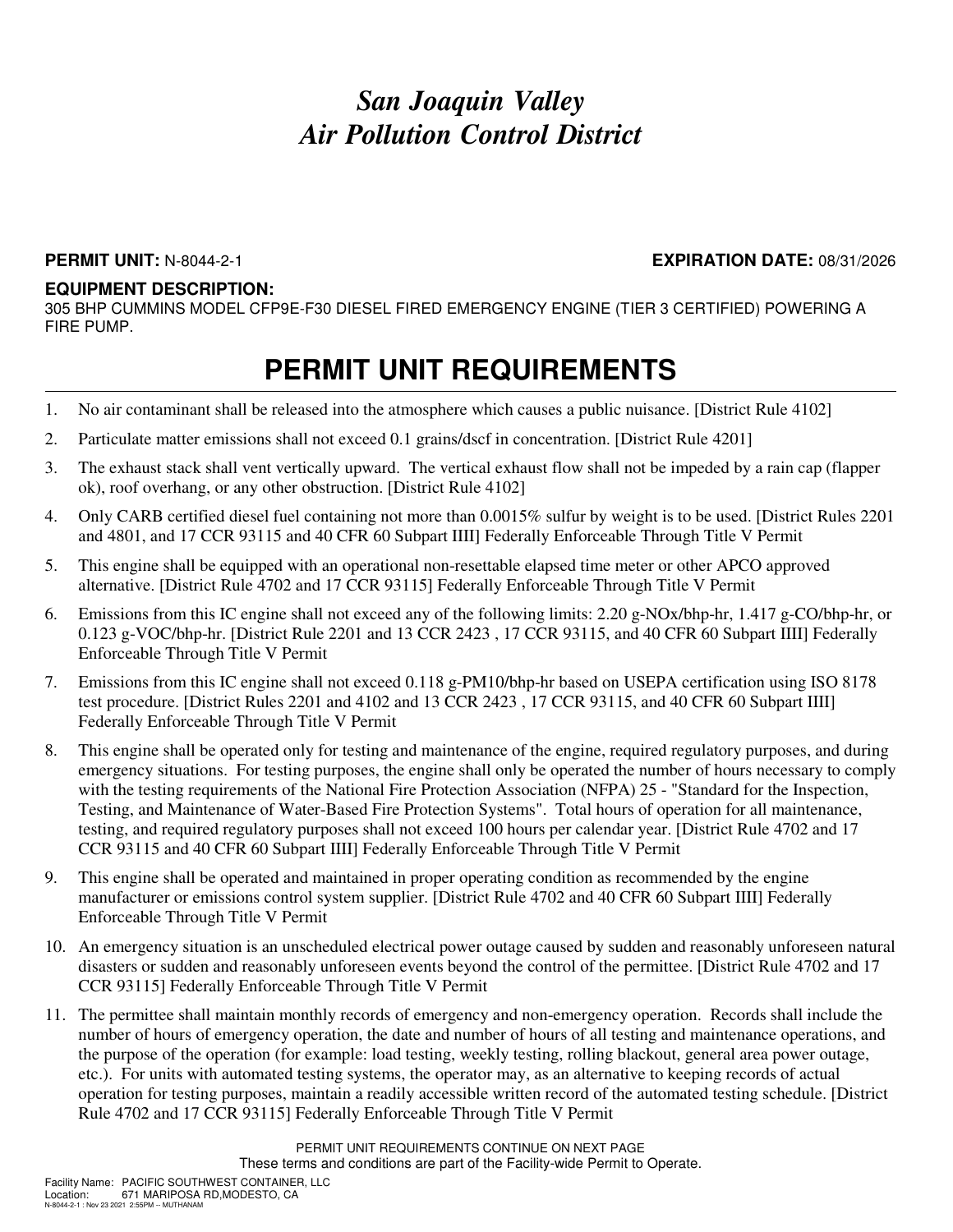Permit Unit Requirements for N-8044-2-1 (continued) Page 2 of 2

12. All records shall be maintained and retained on-site for a minimum of five (5) years, and shall be made available for District inspection upon request. [District Rule 4702 and 17 CCR 93115] Federally Enforceable Through Title V Permit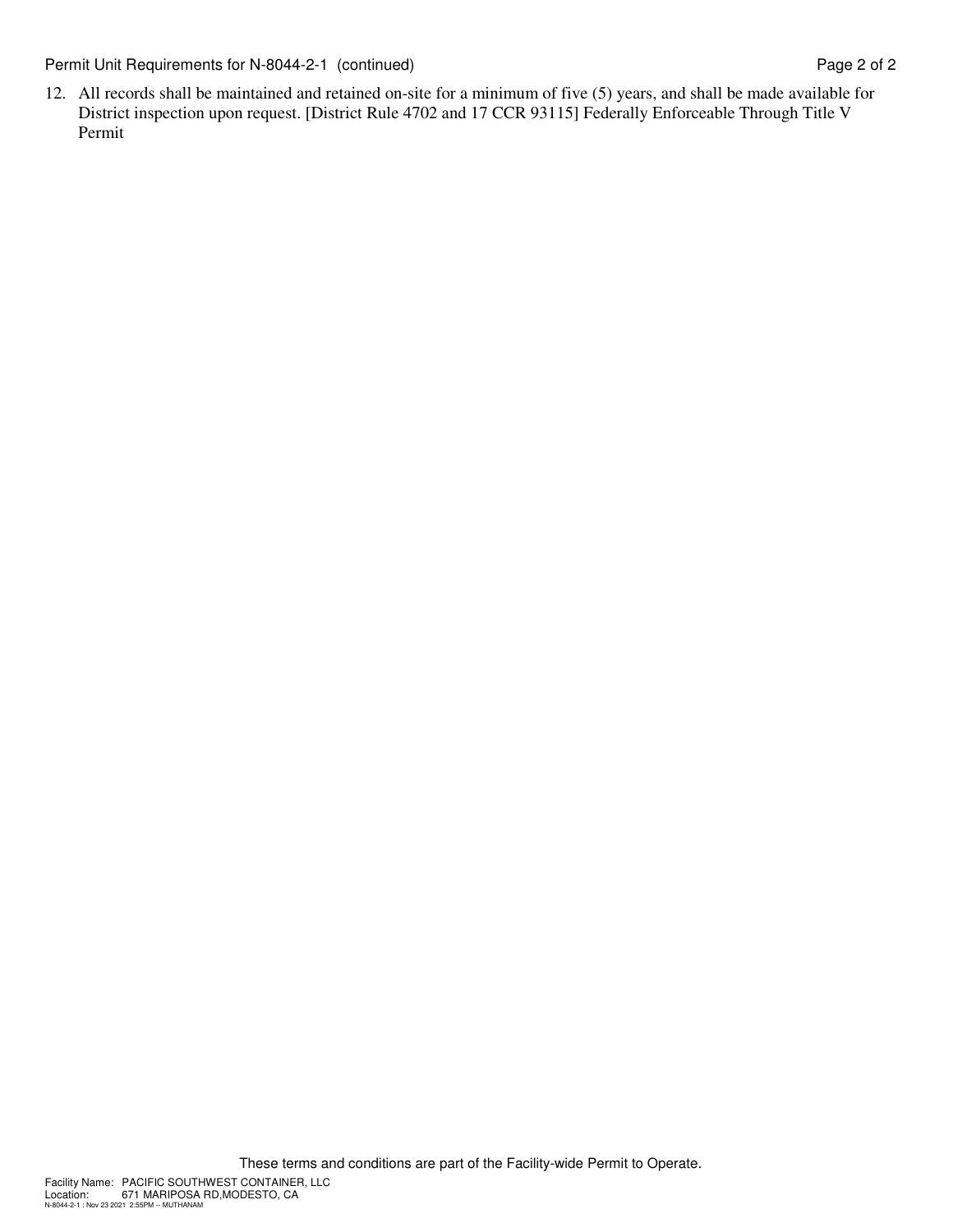### **PERMIT UNIT:** N-8044-3-1 **EXPIRATION DATE:** 08/31/2026

#### **EQUIPMENT DESCRIPTION:**

GRAPHIC ARTS PRINTING OPERATION CONSISTING OF A 5-COLOR BOBST MODEL DRO 1632 RS NON-HEATSET FLEXOGRAPHIC PRINTER WITH FOLDER, GLUER, AND A ROTARY DIE-CUTTER

- 1. No air contaminant shall be released into the atmosphere which causes a public nuisance. [District Rule 4102]
- 2. All equipment shall be maintained in good operating condition and shall be operated in a manner to minimize emissions of air contaminants into the atmosphere. The permittee shall properly use and properly operate all graphic arts printing technologies as directed and/or specified by the manufacturer of the printer or graphic arts material. [District Rules 2201 and 4607] Federally Enforceable Through Title V Permit
- 3. VOC emissions from this permit unit shall not exceed any of the following limits: 16.7 lb/day and 5,817 lb/year (12 month rolling total). [District Rule 2201] Federally Enforceable Through Title V Permit
- 4. Only flow coater, roll coater, dip coater, foam coater, die coater, hand application methods shall be used to apply coatings. HVLP spray equipment may be used for air dried coatings only. Application equipment shall be operated in accordance with the manufacturer's specifications. [District Rule 4607] Federally Enforceable Through Title V Permit
- 5. VOC content of the materials shall not exceed the following: (a) For Low-End Graphics printing, use inks with a VOC content of less than or equal to 0.3 lb/gal (less water and exempt compounds); (b). For High-End Graphics printing, use inks with a VOC content of less than or equal to 0.88 lb/gal (less water and exempt compounds); (c) For High-End Graphics printing with metallic inks, use inks with a VOC content of less than or equal to 2.5 lb/gal (less water and exempt compounds); (d) For coatings, use coatings with a VOC content of less than or equal to 2.5 lb/gal (less water and exempt compounds); (e) Use of adhesive with no VOC content; and (f) Use of fountain solutions (if applicable) with up to 8.0% VOC by volume. The use of specialty inks shall not exceed 2 gallons in a calendar day and 120 gallons in a calendar year. [District Rules 2201, 4607 and 4653] Federally Enforceable Through Title V Permit
- 6. High-End Graphics print jobs are print jobs that require any of the following: a glossy finish, multiple colors, highly refined graphic image, or very high letter-quality printing. [District Rule 2201] Federally Enforceable Through Title V Permit
- 7. Low-End Graphics print jobs are print jobs that does not qualify the definition of High-End Graphic print jobs. [District Rule 2201] Federally Enforceable Through Title V Permit
- 8. Permittee shall utilize organic solvents for cleaning operations that complied with the VOC content limit specified in Table 7 of District Rule 4607. [District Rule 4607] Federally Enforceable Through Title V Permit
- 9. For a permittee using any solvent containing more than 25 g/L of VOC for organic solvent cleaning, cleaning activities shall be by one of the following methods: wipe cleaning; application of solvent using nonpropellant-induced, handheld spray bottles; non-atomized solvent flow method, or solvent flushing method. [District Rule 4607] Federally Enforceable Through Title V Permit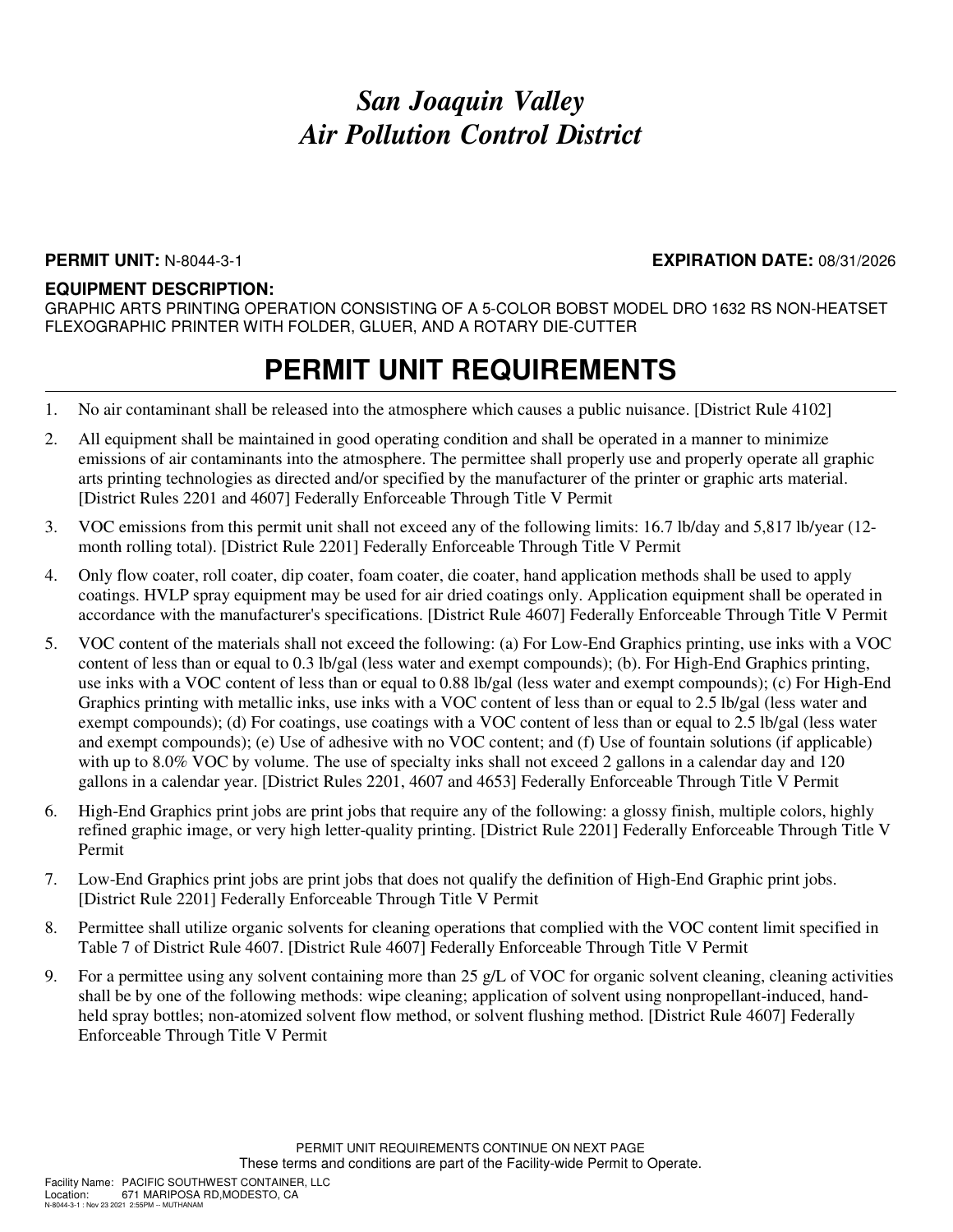Permit Unit Requirements for N-8044-3-1 (continued) **Page 2** of 2

- 10. For a permittee using any solvent containing more than 25 g/L of VOC for organic solvent cleaning, solvent shall not be atomized into the open air unless it is vented to a VOC control device. This provision shall not apply to operations where roller or blanket wash is applied automatically and the cleaning of the nozzle tips of automated spray equipment systems, except for robotic systems, and cleaning with nonpropellant-induced, hand-held spray bottles. [District Rule 4607] Federally Enforceable Through Title V Permit
- 11. For a permittee using any solvent containing more than 25 g/L of VOC for organic solvent cleaning, the permittee shall not use VOC-containing material to clean spray equipment used for the application of coatings, adhesives, or ink, unless an enclosed system or equipment that is proven to be equally effective at controlling emissions is used for cleaning. If an enclosed system is used, it must totally enclose component part(s) being cleaned during washing, rinsing, draining procedures and it must be used according to manufacturer's recommendations and must be closed when not in use. [District Rule 4607] Federally Enforceable Through Title V Permit
- 12. Permittee shall store or dispose of fresh or spent solvents, waste solvent cleaning materials, coatings, adhesives, catalysts, thinners, and inks in closed, non-absorbent, non-leaking containers. The containers shall remain closed at all times except when depositing or removing the contents of the containers or when the container is empty. [District Rule 4607] Federally Enforceable Through Title V Permit
- 13. Permittee shall maintain a current file of coatings, inks, adhesives, fountain solutions, wash primers, and solvents in use and in storage. The file shall include safety data sheet (SDS) or product data sheet showing the material name, manufacturer's name, VOC content as applied, mixing instruction, density, and composite vapor pressure. [District Rule 4607] Federally Enforceable Through Title V Permit
- 14. Monthly records shall be maintained and contain the following information: (a) The name, type, quantity and VOC content (in lb/gal, less water and exempt compounds) of all inks, fountain solutions, wash primers, coatings, adhesives, solvents, and cleaning materials used or stored at the facility; (b) The combined total amount of VOC's emitted from the use of all VOC containing material (in pounds); (c) The dates of operation of this permit unit. A daily record of the type and amount of flexographic specialty inks used shall be maintained. [District Rules 2201 and 4607] Federally Enforceable Through Title V Permit
- 15. Permittee shall maintain records of the daily VOC emissions in pounds from this permit unit. Daily VOC emissions may be calculated from the monthly materials (inks, coatings, solvents, fountain solutions, wash primers, adhesives, etc.) usage records and the number of days per calendar month this unit was operated. [District Rule 2201] Federally Enforceable Through Title V Permit
- 16. On a monthly basis, the permittee shall calculate and record the monthly VOC emissions in pounds from this permit unit. [District Rule 2201] Federally Enforceable Through Title V Permit
- 17. On a monthly basis, the permittee shall calculate and record the annual VOC emissions in pounds by summing the VOC emissions from the previous 12 months. [District Rule 2201] Federally Enforceable Through Title V Permit
- 18. All records shall be maintained for a period of at least five years and shall be made available to the District, ARB and EPA upon request. [District Rules 2201 and 4607] Federally Enforceable Through Title V Permit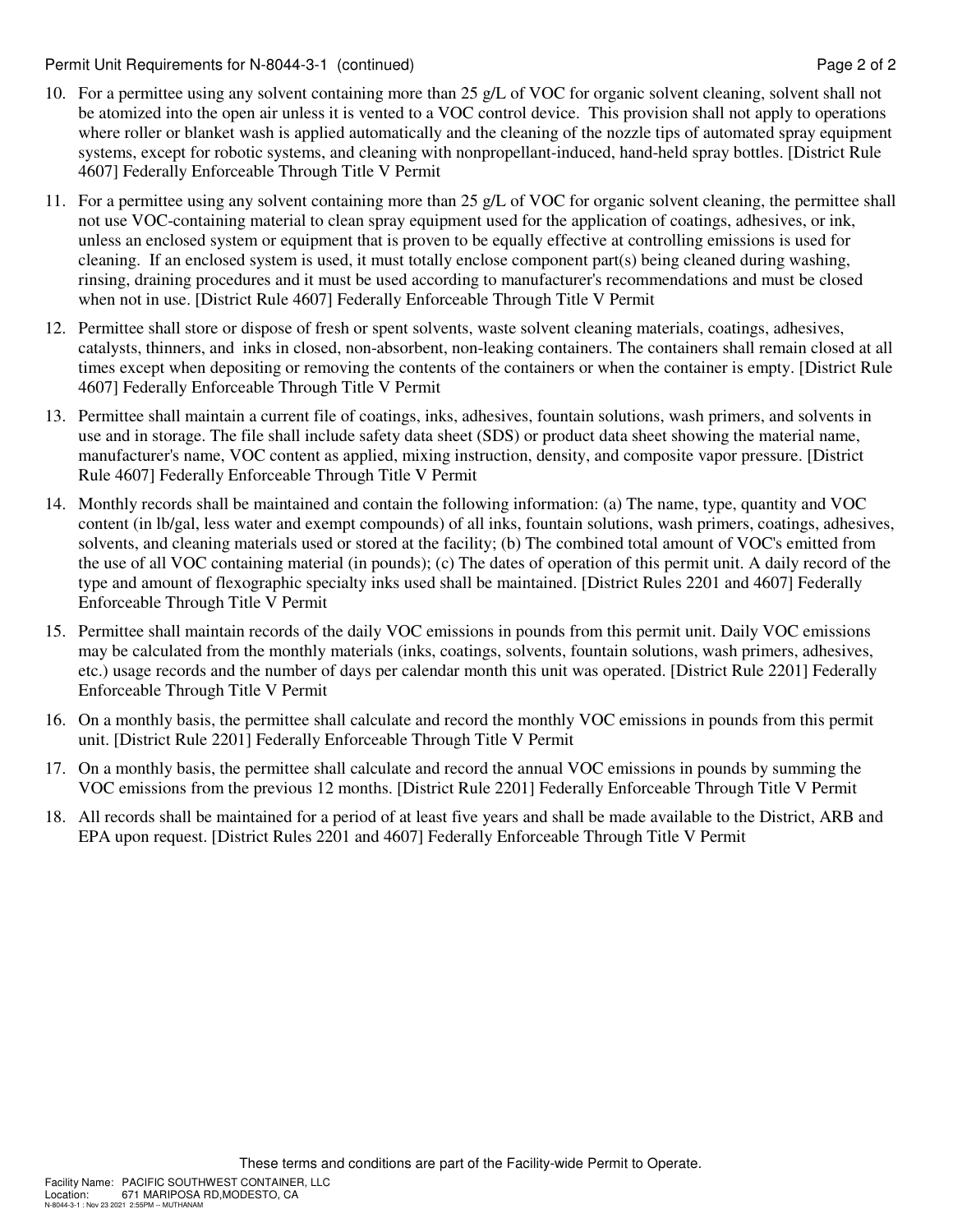#### **PERMIT UNIT:** N-8044-4-2 **EXPIRATION DATE:** 08/31/2026

#### **EQUIPMENT DESCRIPTION:**

29.47 MMBTU/HR CLEAVER BROOKS MODEL CBEX-E 700-722-250ST NATURAL GAS-FIRED BOILER EQUIPPED WITH A CBEX ELITE LOW NOX BURNER SYSTEM AND UMICORE MODEL DNX-1029 SELECTIVE CATALYTIC REDUCTION (SCR) SYSTEM

- 1. No air contaminant shall be released into the atmosphere which causes a public nuisance. [District Rule 4102]
- 2. Particulate matter emissions shall not exceed 0.1 grains/dscf in concentration. [District Rule 4201] Federally Enforceable Through Title V Permit
- 3. The unit shall only be fired on PUC-quality natural gas. [District Rules 2201, 4320, and 4801] Federally Enforceable Through Title V Permit
- 4. A non-resettable, totalizing mass or volumetric fuel flow meter to measure the amount of fuel combusted in the unit shall be installed, utilized and maintained. [District Rules 2201, 4305, 4306, and 4320, and 40 CFR 60.48 $c(g)$ ] Federally Enforceable Through Title V Permit
- 5. During startup or shutdown, the emissions control system shall be in operation, and emissions shall be minimized insofar as technologically possible. [District Rules 2201, 4305, 4306, and 4320] Federally Enforceable Through Title V Permit
- 6. The total duration of startup events shall not exceed either of the following limits: 2.0 hour/day or 104 hour/year. [District Rules 2201, 4305, 4306, and 4320] Federally Enforceable Through Title V Permit
- 7. The total duration of shutdown events shall not exceed either of the following limits: 0.5 hour/day or 26 hour/year. [District Rules 2201, 4305, 4306, and 4320] Federally Enforceable Through Title V Permit
- 8. During startup, NOx emissions shall not exceed 50 ppmvd @ 3% O2 (equivalent to 0.061 lb/MMBtu). [District Rules 2201, 4305, 4306, and 4320] Federally Enforceable Through Title V Permit
- 9. During shutdown, NOx emissions shall not exceed 30 ppmvd @ 3% O2 (equivalent to 0.036 lb/MMBtu). [District Rule 2201, 4305, 4306, and 4320] Federally Enforceable Through Title V Permit
- 10. Except during startup and shutdown, NOx emissions shall not exceed 2.5 ppmvd @ 3% O2 (equivalent to 0.0030 lb/MMBtu), referenced as NO2. [District Rules 2201, 4305, 4306, and 4320] Federally Enforceable Through Title V Permit
- 11. During shutdown, CO emissions shall not exceed 200 ppmvd @ 3% O2 (equivalent to 0.148 lb/MMBtu). [District Rules 2201, 4305, 4306, and 4320] Federally Enforceable Through Title V Permit
- 12. Except during shutdown, CO emissions shall not exceed 50 ppmvd @ 3% O2 (equivalent to 0.037 lb/MMBtu). [District Rules 2201, 4305, 4306, and 4320] Federally Enforceable Through Title V Permit
- 13. SOx emissions shall not exceed 0.00285 lb/MMBtu. [District Rule 2201] Federally Enforceable Through Title V Permit
- 14. PM10 emissions shall not exceed 0.003 lb/MMBtu. [District Rule 2201] Federally Enforceable Through Title V Permit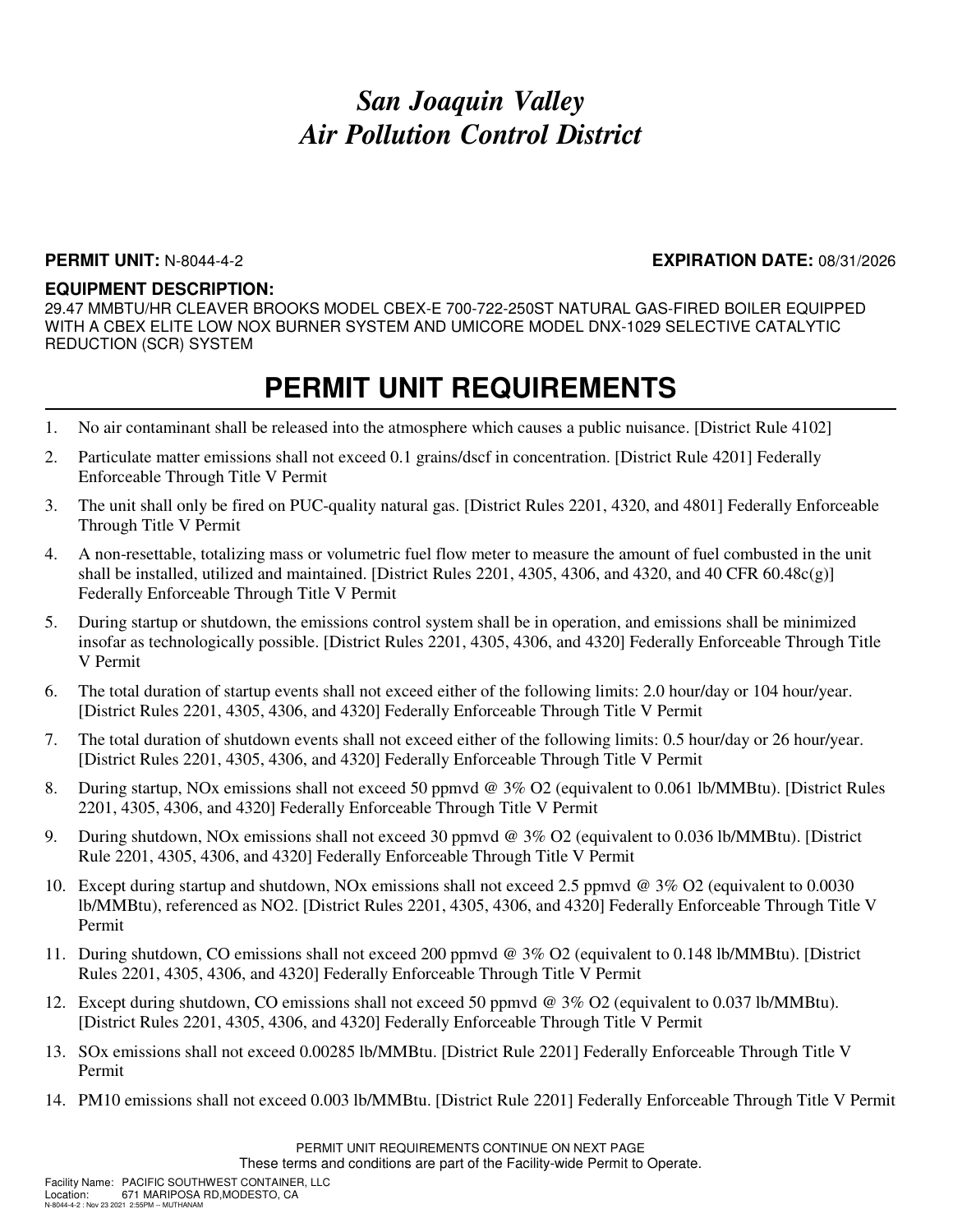- 15. VOC emissions shall not exceed 0.0055 lb/MMBtu, referenced as methane. [District Rule 2201] Federally Enforceable Through Title V Permit
- 16. NH3 emissions from the SCR system shall not exceed 10 ppmvd @ 3% O2. [District Rule 2201] Federally Enforceable Through Title V Permit
- 17. Source testing shall be conducted using the methods and procedures approved by the District. The District must be notified at least 30 days prior to any compliance source test, and a source test plan must be submitted for approval at least 15 days prior to testing. [District Rule 1081] Federally Enforceable Through Title V Permit
- 18. Source testing to measure NOx, CO, and NH3 emissions during steady state operation from this unit while fired on natural gas shall be conducted at least once every twelve (12) months. After demonstrating compliance on two (2) consecutive annual source tests, the unit shall be tested not less than once every thirty-six (36) months. If the result of the 36-month source test demonstrates that the unit does not meet the applicable emission limits, the source testing frequency shall revert to at least once every twelve (12) months. [District Rules 2201, 4305, 4306, and 4320] Federally Enforceable Through Title V Permit
- 19. NOx emissions for source test purposes shall be determined using EPA Method 7E or ARB Method 100 on a ppmv basis, or EPA Method 19 on a heat input basis. [District Rules 4305, 4306, and 4320] Federally Enforceable Through Title V Permit
- 20. CO emissions for source test purposes shall be determined using EPA Method 10 or ARB Method 100. [District Rules 4305, 4306, and 4320] Federally Enforceable Through Title V Permit
- 21. Stack gas oxygen (O2) shall be determined using EPA Method 3 or 3A or ARB Method 100. [District Rules 4305, 4306, and 4320] Federally Enforceable Through Title V Permit
- 22. Source testing for NH3 emissions shall be conducted utilizing BAAQMD Method ST-1B. [District Rule 2201] Federally Enforceable Through Title V Permit
- 23. The source test plan shall identify which basis (ppmv or lb/MMBtu) will be used to demonstrate compliance. [District Rules 4305, 4306, and 4320] Federally Enforceable Through Title V Permit
- 24. All emissions measurements shall be made with the unit operating either at conditions representative of normal operations or conditions specified in the Permit to Operate. No determination of compliance shall be established within two hours after a continuous period in which fuel flow to the unit is shut off for 30 minutes or longer, or within 30 minutes after a re-ignition as defined in Section 3.0 of District Rule 4320. [District Rules 4305, 4306, and 4320] Federally Enforceable Through Title V Permit
- 25. For emissions source testing, the arithmetic average of three 30-consecutive-minute test runs shall apply. If two of three runs are above an applicable limit the test cannot be used to demonstrate compliance with an applicable limit. [District Rules 4305, 4306, and 4320] Federally Enforceable Through Title V Permit
- 26. The results of each source test shall be submitted to the District within 60 days thereafter. [District Rule 1081] Federally Enforceable Through Title V Permit
- 27. The permittee shall monitor and record the stack concentration of NOx, CO, NH3 and O2 at least once during each month in which source testing is not performed. NOx, CO and O2 monitoring shall be conducted utilizing a portable analyzer that meets District specifications. NH3 monitoring shall be conducted utilizing Draeger tubes or a District approved equivalent method. Monitoring shall not be required if the unit is not in operation, i.e. the unit need not be started solely to perform monitoring. Monitoring shall be performed within 5 days of restarting the unit unless it has been performed within the last month. [District Rules 4305, 4306 and 4320] Federally Enforceable Through Title V Permit

PERMIT UNIT REQUIREMENTS CONTINUE ON NEXT PAGE These terms and conditions are part of the Facility-wide Permit to Operate.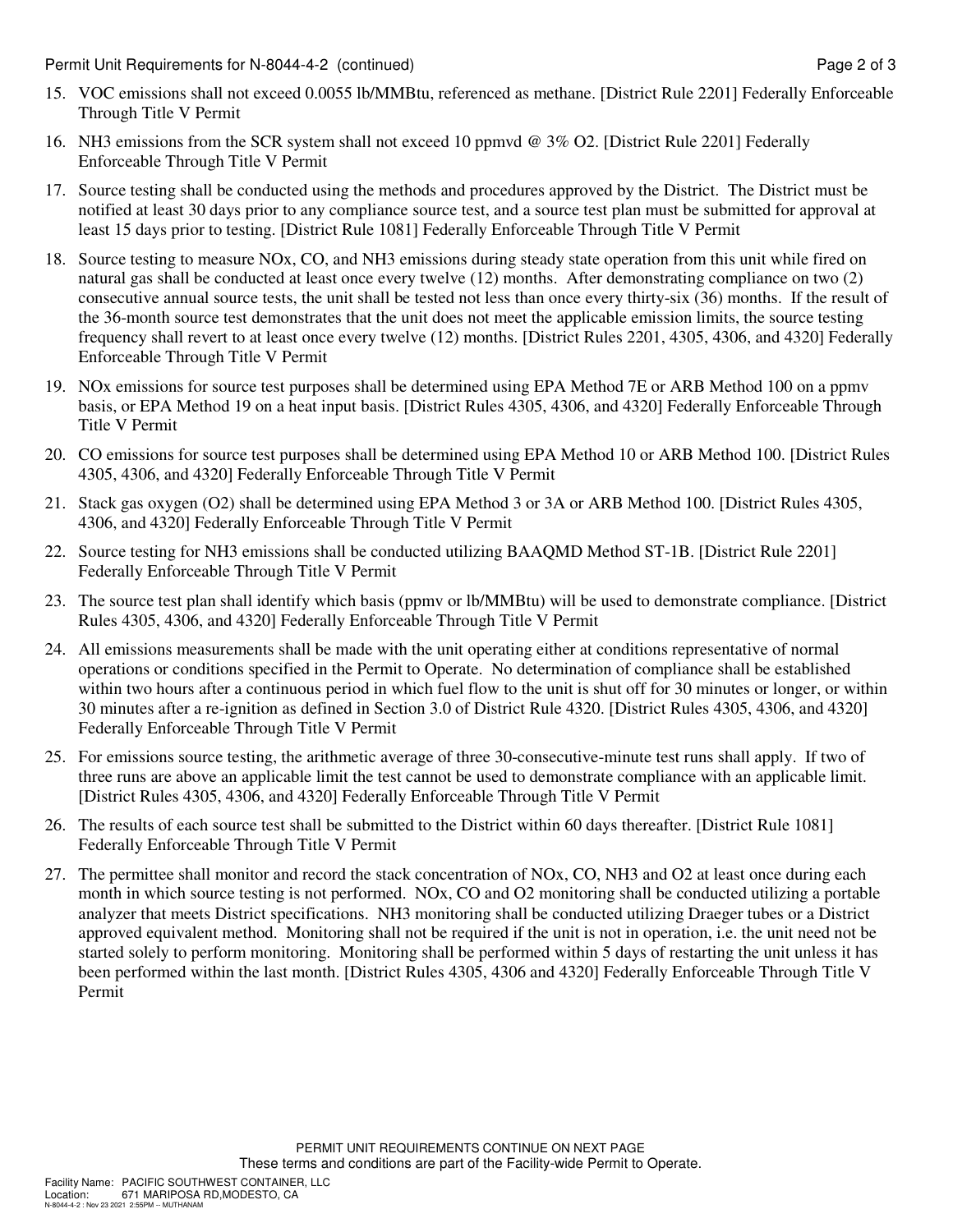Permit Unit Requirements for N-8044-4-2 (continued) **Page 3 of 3** and 2 of 3

- 28. If the NOx, CO or NH3 concentrations, as measured by the portable analyzer or the District approved ammonia monitoring equipment, exceed the permitted levels the permittee shall return the emissions to compliant levels as soon as possible, but no longer than 1 hour of operation after detection. If the portable analyzer or the ammonia monitoring equipment continue to show emission limit violations after 1 hour of operation following detection, the permittee shall notify the District within the following 1 hour and conduct a certified source test within 60 days of the first exceedance. In lieu of conducting a source test, the permittee may stipulate a violation that is subject to enforcement action has occurred. The permittee must then correct the violation, show compliance has been re-established, and resume monitoring procedures. If the deviations are the result of a qualifying breakdown condition pursuant to Rule 1100, the permittee may fully comply with Rule 1100 in lieu of the performing the notification and testing required by this condition. [District Rules 4305, 4306 and 4320] Federally Enforceable Through Title V Permit
- 29. All NOx, CO, O2 and ammonia emission readings shall be taken with the unit operating at conditions representative of normal operation or under the conditions specified in the Permit to Operate. The NOx, CO and O2 analyzer as well as the NH3 emission monitoring equipment shall be calibrated, maintained, and operated in accordance with the manufacturer's specifications and recommendations or a protocol approved by the APCO. Analyzer readings taken shall be averaged over a 15 consecutive-minute period by either taking a cumulative 15 consecutive-minute sample reading or by taking at least five readings, evenly spaced out over the 15 consecutive-minute period. [District Rules 4305, 4306 and 4320] Federally Enforceable Through Title V Permit
- 30. Ammonia emission readings shall be conducted at the time the NOx, CO and O2 readings are taken. The readings shall be converted to ppmvd @ 3% O2. [District Rules 4305, 4306 and 4320] Federally Enforceable Through Title V Permit
- 31. The permittee shall maintain records of: (1) the date and time of NOx, CO, NH3 and O2 measurements, (2) the O2 concentration in percent by volume and the measured NOx, CO and NH3 concentrations corrected to 3% O2, (3) make and model of the portable analyzer, (4) portable analyzer calibration records, (5) the method of determining the NH3 emission concentration, and (6) a description of any corrective action taken to maintain the emissions at or below the acceptable levels. [District Rules 4305, 4306 and 4320] Federally Enforceable Through Title V Permit
- 32. Permittee shall determine sulfur content of combusted gas annually or shall demonstrate that the combusted gas is provided from a PUC or FERC regulated source. [District Rules 1081 and 4320] Federally Enforceable Through Title V Permit
- 33. Valid purchase contracts, supplier certifications, tariff sheets, or transportation contracts may be used to satisfy the fuel sulfur content analysis, provided they establish the fuel sulfur concentration and higher heating value. [District Rule 4320] Federally Enforceable Through Title V Permit
- 34. The permittee shall maintain daily records of the type and quantity of fuel combusted by the boiler. [40 CFR 60.48c(g)] Federally Enforceable Through Title V Permit
- 35. The owner or operator shall maintain records of the date, total duration of startup time (hours per day), total duration of shutdown time (hours per day), total duration of startup time per year (hours per year), and total duration of shutdown time per year (hours per year). The annual records shall be updated at least on a monthly basis. [District Rules 2201, 4306, and 4320] Federally Enforceable Through Title V Permit
- 36. All records shall be maintained and retained on-site for a minimum of five (5) years, and shall be made available for District inspection upon request. [District Rules 1070, 4305, 4306, and 4320] Federally Enforceable Through Title V Permit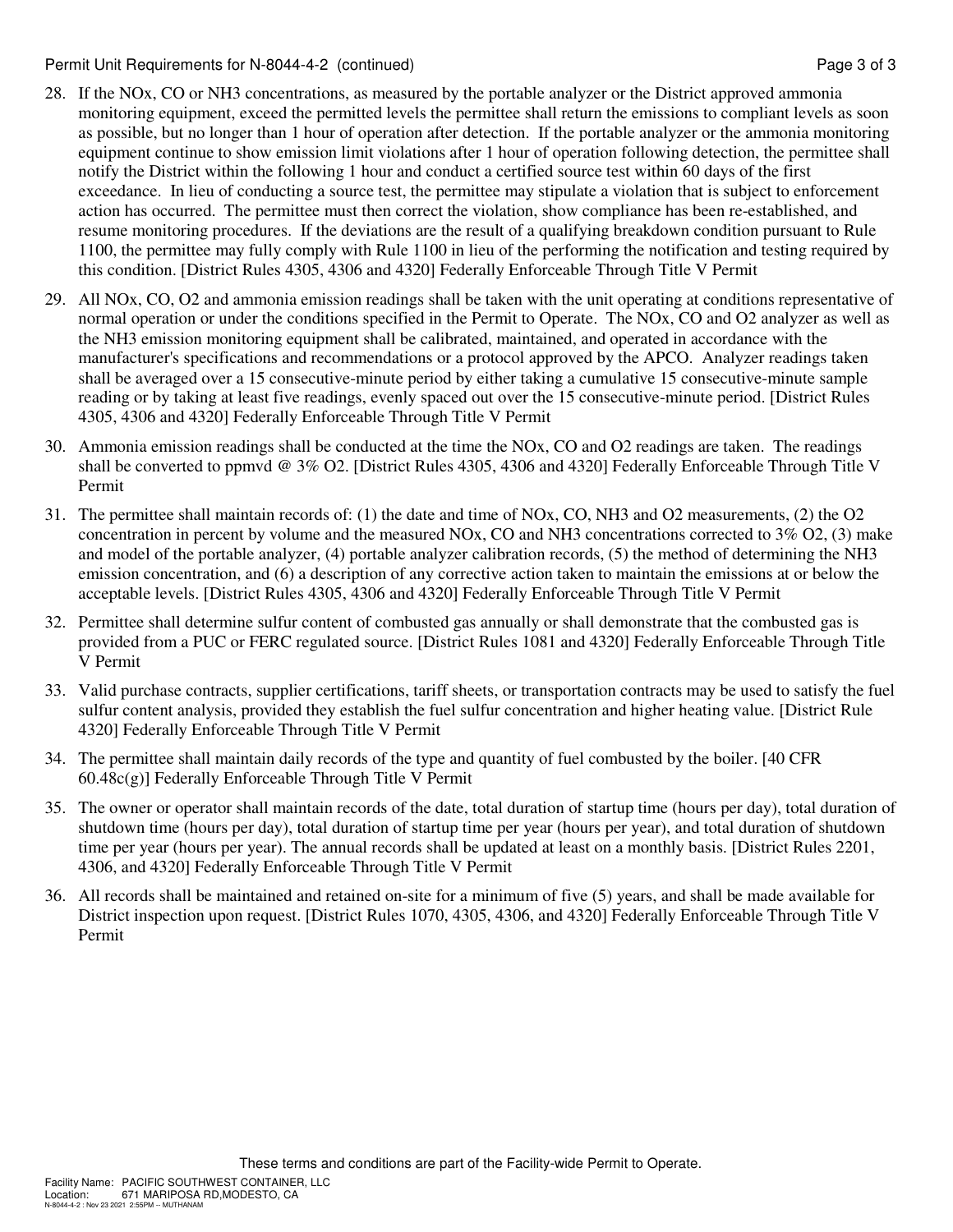### **PERMIT UNIT:** N-8044-5-1 **EXPIRATION DATE:** 08/31/2026

### **EQUIPMENT DESCRIPTION:**

GRAPHIC ARTS PRINTING OPERATION CONSISTING OF A 7-COLOR BOBST MODEL FFG 1228 NT RAPIDSET NON-HEATSET FLEXOGRAPHIC PRINTER WITH FOLDER, GLUER, AND A ROTARY DIE-CUTTER (REVISED 10/18/18)

- 1. No air contaminant shall be released into the atmosphere which causes a public nuisance. [District Rule 4102]
- 2. All equipment shall be maintained in good operating condition and shall be operated in a manner to minimize emissions of air contaminants into the atmosphere. The permittee shall properly use and properly operate all graphic arts printing technologies as directed and/or specified by the manufacturer of the printer or graphic arts material. [District Rules 2201 and 4607] Federally Enforceable Through Title V Permit
- 3. VOC emissions from this permit unit shall not exceed 32.3 pounds in any one day and 8,076 pounds in any one calendar year. [District Rule 2201] Federally Enforceable Through Title V Permit
- 4. VOC content of the materials shall not exceed the following: (a) For Low-End Graphics printing, use inks with a VOC content of less than or equal to 0.3 lb/gal (less water and exempt compounds); (b). For High-End Graphics printing, use inks with a VOC content of less than or equal to 0.88 lb/gal (less water and exempt compounds); (c) For High-End Graphics printing with metallic inks, use inks with a VOC content of less than or equal to 2.5 lb/gal (less water and exempt compounds); (d) For coatings, use coatings with a VOC content of less than or equal to 2.5 lb/gal (less water and exempt compounds); (e) Use of adhesive with no VOC content; and (f) Use of fountain solutions (if applicable) with up to 8.0% VOC by volume. The use of specialty inks shall not exceed 2 gallons in a calendar day and 120 gallons in a calendar year. [District Rules 2201, 4607 and 4653] Federally Enforceable Through Title V Permit
- 5. High-End Graphics print jobs are print jobs that require any of the following: a glossy finish, multiple colors, highly refined graphic image, or very high letter-quality printing. [District Rule 2201] Federally Enforceable Through Title V Permit
- 6. Low-End Graphics print jobs are print jobs that does not qualify the definition of High-End Graphic print jobs. [District Rule 2201] Federally Enforceable Through Title V Permit
- 7. Only flow coater, roll coater, dip coater, foam coater, die coater, hand application methods shall be used to apply coatings. HVLP spray equipment may be used for air dried coatings only. Application equipment shall be operated in accordance with the manufacturer's specifications. [District Rule 4607] Federally Enforceable Through Title V Permit
- 8. Permittee shall utilize organic solvents for cleaning operations that complied with the VOC content limit specified in Table 7 of District Rule 4607. [District Rule 4607] Federally Enforceable Through Title V Permit
- 9. For a permittee using any solvent containing more than 25 g/L of VOC for organic solvent cleaning, cleaning activities shall be by one of the following methods: wipe cleaning; application of solvent using nonpropellant-induced, handheld spray bottles; non-atomized solvent flow method, or solvent flushing method. [District Rule 4607] Federally Enforceable Through Title V Permit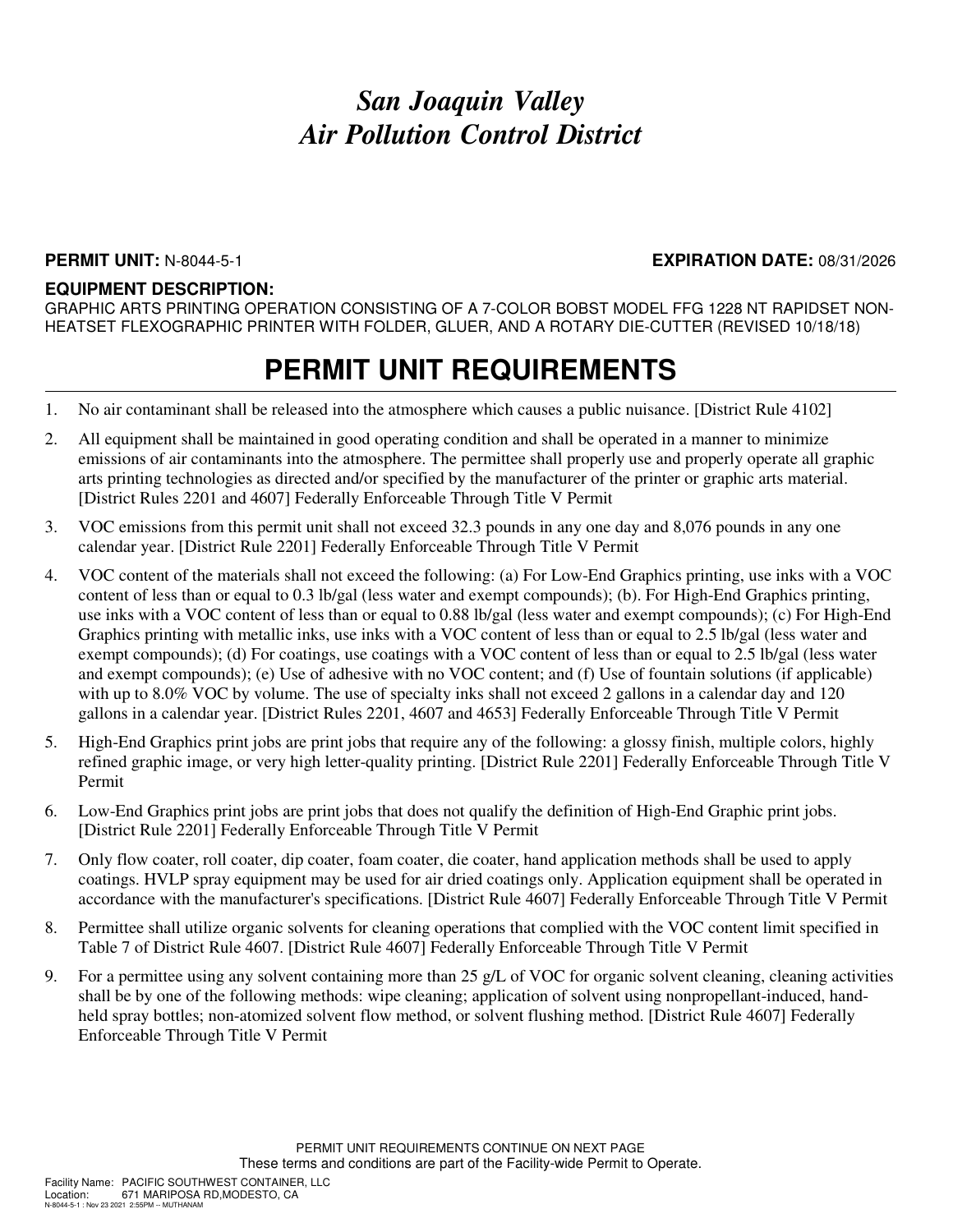Permit Unit Requirements for N-8044-5-1 (continued) **Page 2** of 2

- 10. For a permittee using any solvent containing more than 25 g/L of VOC for organic solvent cleaning, solvent shall not be atomized into the open air unless it is vented to a VOC control device. This provision shall not apply to operations where roller or blanket wash is applied automatically and the cleaning of the nozzle tips of automated spray equipment systems, except for robotic systems, and cleaning with nonpropellant-induced, hand-held spray bottles. [District Rule 4607] Federally Enforceable Through Title V Permit
- 11. For a permittee using any solvent containing more than 25 g/L of VOC for organic solvent cleaning, the permittee shall not use VOC-containing material to clean spray equipment used for the application of coatings, adhesives, or ink, unless an enclosed system or equipment that is proven to be equally effective at controlling emissions is used for cleaning. If an enclosed system is used, it must totally enclose component part(s) being cleaned during washing, rinsing, draining procedures and it must be used according to manufacturer's recommendations and must be closed when not in use. [District Rule 4607] Federally Enforceable Through Title V Permit
- 12. Permittee shall store or dispose of fresh or spent solvents, waste solvent cleaning materials, coatings, adhesives, catalysts, thinners, and inks in closed, non-absorbent, non-leaking containers. The containers shall remain closed at all times except when depositing or removing the contents of the containers or when the container is empty. [District Rules 2201 and 4607] Federally Enforceable Through Title V Permit
- 13. Permittee shall maintain a current file of coatings, inks, adhesives, fountain solutions, wash primers, and solvents in use and in storage. The file shall include safety data sheet (SDS) or product data sheet showing the material name, manufacturer's name, VOC content as applied, mixing instruction, density, and composite vapor pressure. [District Rule 4607] Federally Enforceable Through Title V Permit
- 14. Monthly records shall be maintained and contain the following information: (a) The name, type, quantity and VOC content (in lb/gal, less water and exempt compounds) of all inks, fountain solutions, wash primers, coatings, adhesives, solvents, and cleaning materials used or stored at the facility; (b) The combined total amount of VOC's emitted from the use of all VOC containing material (in pounds); (c) The dates of operation of this permit unit. A daily record of the type and amount of flexographic specialty inks used shall be maintained. [District Rules 2201 and 4607] Federally Enforceable Through Title V Permit
- 15. Records of the daily VOC emissions from this unit shall be kept. Daily VOC emissions may be calculated from the monthly materials (inks, coatings, solvents, fountain solutions, wash primers, adhesives, etc.) usage records and the number of days per calendar month this unit was operated. [District Rule 2201] Federally Enforceable Through Title V Permit
- 16. Records of the cumulative annual VOC emissions from this unit shall be kept. The record shall be updated at least monthly. [District Rule 2201] Federally Enforceable Through Title V Permit
- 17. All records shall be maintained for a period of at least five years and shall be made available to the District, ARB and EPA upon request. [District Rules 2201 and 4607] Federally Enforceable Through Title V Permit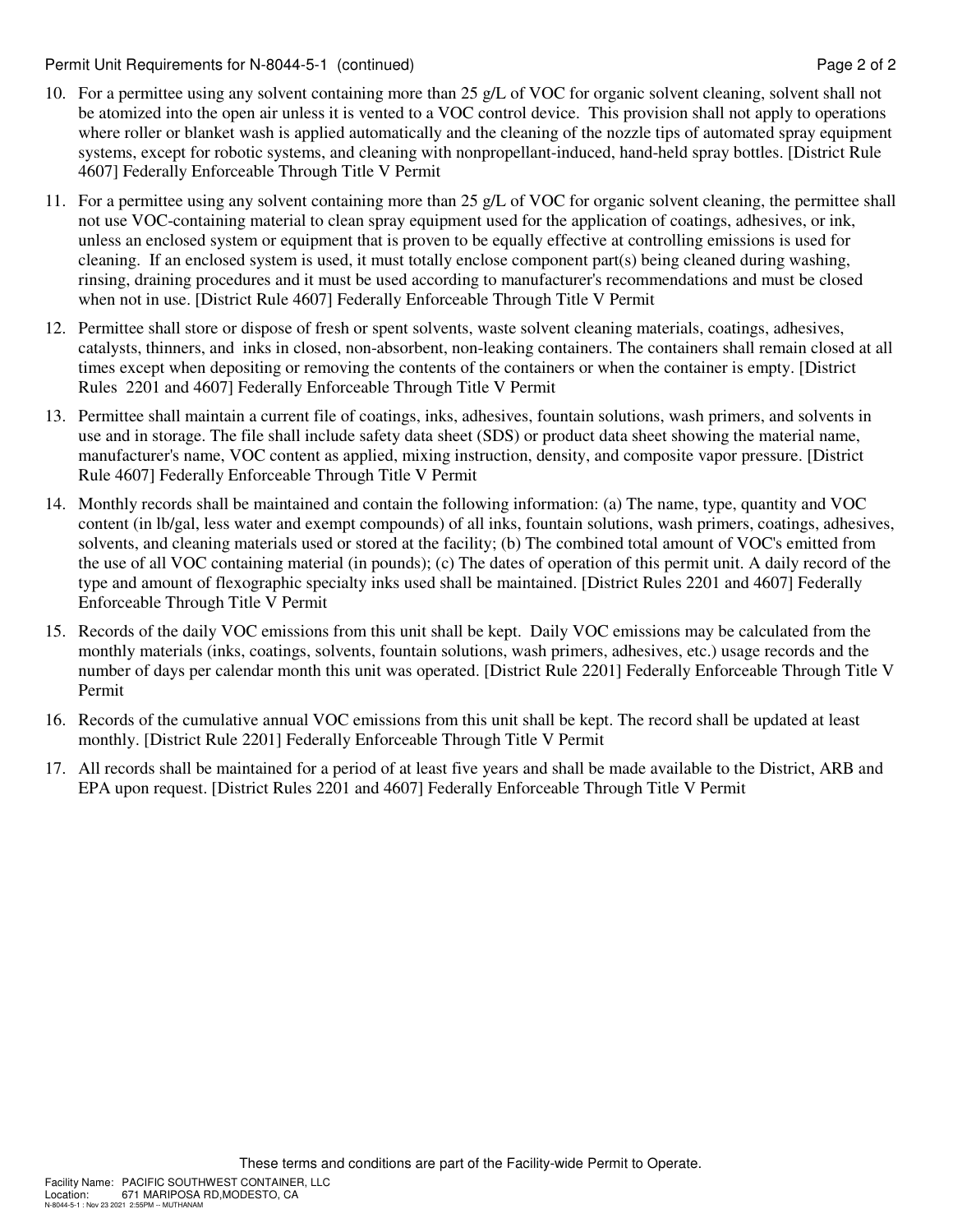### **PERMIT UNIT:** N-8044-6-2 **EXPIRATION DATE:** 08/31/2026

#### **EQUIPMENT DESCRIPTION:**

STARCH RECEIVING AND STORAGE OPERATION CONSISTING OF A STORAGE SILO EQUIPPED WITH A C.P.E. FILTERS INC. MODEL 36-CBFB-009-C-23I BIN VENT FILTER SYSTEM

### **PERMIT UNIT REQUIREMENTS**

- 1. No air contaminant shall be released into the atmosphere which causes a public nuisance. [District Rule 4102]
- 2. Visible emissions from the bin vent filter serving the starch receiving and storage operation shall not equal or exceed 5% opacity for a period or periods aggregating more than three minutes in any one hour. [District Rule 2201] Federally Enforceable Through Title V Permit
- 3. Particulate matter emissions shall not exceed 0.1 grains/dscf in concentration. [District Rule 4201] Federally Enforceable Through Title V Permit
- 4. All equipment shall be maintained in good operating condition and shall be operated in a manner to minimize emissions of air contaminants into the atmosphere [District Rule 2201] Federally Enforceable Through Title V Permit
- 5. The bin vent filter shall be maintained and operated according to manufacturer's specifications. [District Rule 2201] Federally Enforceable Through Title V Permit
- 6. The cleaning frequency and duration for the bin vent filter shall be adjusted to optimize the control efficiency. [District Rule 2201] Federally Enforceable Through Title V Permit
- 7. Material removed from the bin vent filter system shall be disposed of in a manner preventing entrainment into the atmosphere. [District Rule 2201] Federally Enforceable Through Title V Permit
- 8. A spare set of bags shall be maintained on the premises at all times. [District Rule 2201]
- 9. Bin vent filter shall be thoroughly inspected annually for tears, scuffs, abrasions, holes, or any evidence of particulate matter breakthrough and shall be replaced as needed. [District Rule 2201] Federally Enforceable Through Title V Permit
- 10. The bin vent filter system shall be equipped with a pressure differential gauge to indicate the pressure drop across the filters. The gauge shall be maintained in good working condition at all times and shall be located in an easily accessible location. [District Rule 2201] Federally Enforceable Through Title V Permit
- 11. When in operation, the differential pressure of the bin vent filter shall not be less than 0.5 inches water column nor greater than 8 inches water column. [District Rule 2201] Federally Enforceable Through Title V Permit
- 12. The quantity of starch loaded into the storage silo shall not exceed 50 tons in any one day. [District Rule 2201] Federally Enforceable Through Title V Permit
- 13. PM10 emissions from the starch receiving and storage operation shall not exceed 0.00238 pounds per ton of starch loaded into the silo. [District Rule 2201] Federally Enforceable Through Title V Permit
- 14. Differential operating pressure of the bin vent filter system shall be monitored and recorded on each day that it operates. [District Rule 2201] Federally Enforceable Through Title V Permit
- 15. Records of all maintenance of the bin vent filter system, including all change outs of bags or filter media, shall be maintained. [District Rule 2201] Federally Enforceable Through Title V Permit

PERMIT UNIT REQUIREMENTS CONTINUE ON NEXT PAGE

These terms and conditions are part of the Facility-wide Permit to Operate.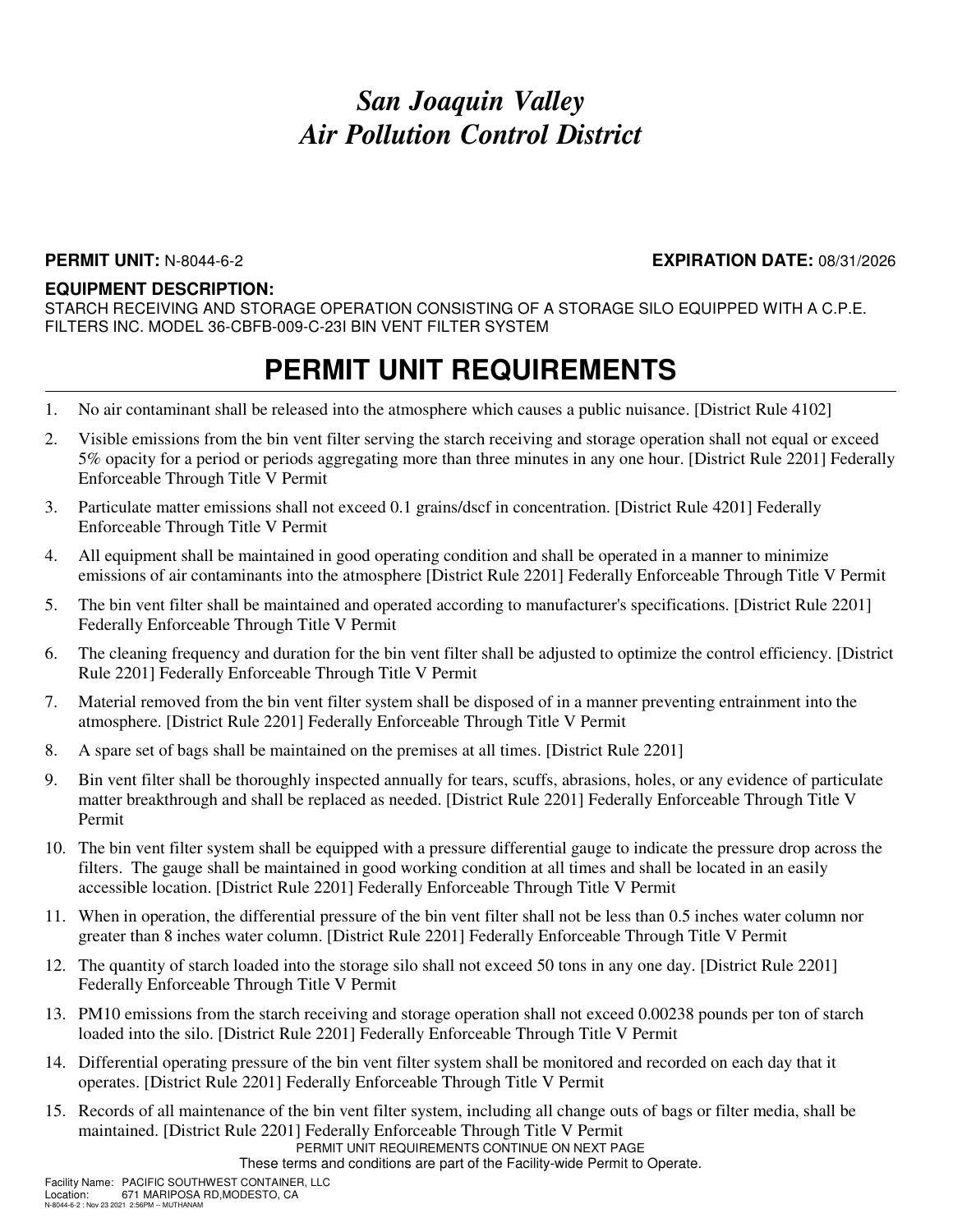Permit Unit Requirements for N-8044-6-2 (continued) Page 2 of 2

- 16. Permittee shall keep daily records of the quantity of starch loaded into the silo, in tons. [District Rule 2201] Federally Enforceable Through Title V Permit
- 17. All records shall be maintained and retained on-site for a period of at least five years and made available for District inspection upon request. [District Rules 1070 and 2201] Federally Enforceable Through Title V Permit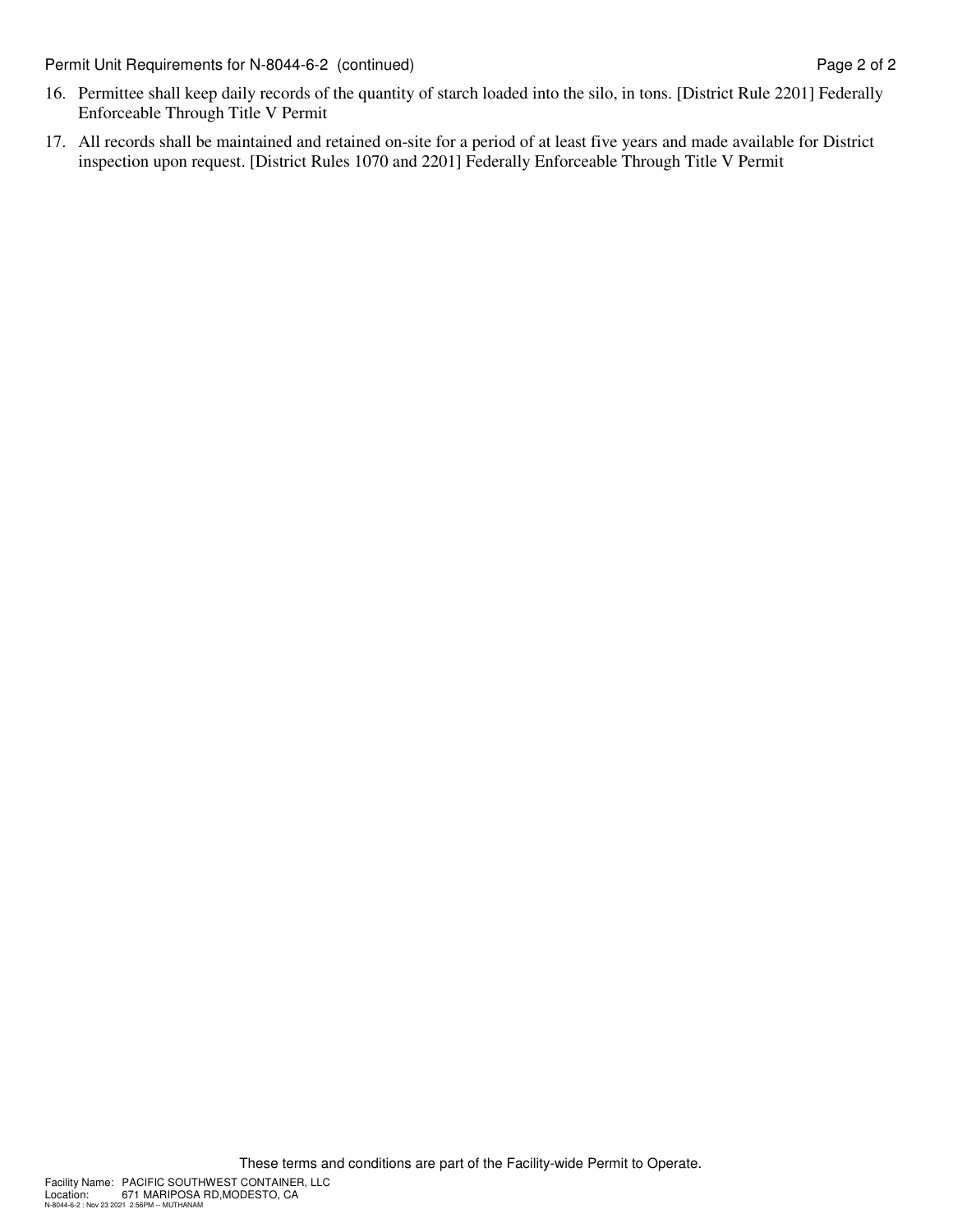#### **PERMIT UNIT:** N-8044-7-1 **EXPIRATION DATE:** 08/31/2026

#### **EQUIPMENT DESCRIPTION:**

CORRUGATED CARDBOARD MANUFACTURING OPERATION CONSISTING OF A FOSBER MODEL 111 CORRUGATOR INCLUDING TWO SINGLE FACER UNITS, ONE DUAL ARCH GLUING UNIT, ONE PRE-HEATER, ONE CREST GLUING UNIT, ONE DOUBLE FACER UNIT, ONE ROTARY SHEAR UNIT, ONE SLITTER UNIT WITH WEB DIVERTER, ONE CUT OFF UNIT, AND ONE DOUBLE DOWN STACKER UNIT

- 1. No air contaminant shall be released into the atmosphere which causes a public nuisance. [District Rule 4102]
- 2. Only single-wall or double-wall corrugated board shall be produced utilizing the equipment under this permit unit. [District Rule 2201] Federally Enforceable Through Title V Permit
- 3. VOC emissions shall not exceed 1.0 pounds per million square feet of single-wall corrugated board produced. [District Rule 2201] Federally Enforceable Through Title V Permit
- 4. VOC emissions shall not exceed 3.5 pounds per million square feet of double-wall corrugated board produced. [District Rule 2201] Federally Enforceable Through Title V Permit
- 5. The total amount of corrugated board produced under this permit unit shall not exceed 13,000,000 square feet per day. [District Rule 2201] Federally Enforceable Through Title V Permit
- 6. The total amount of single-wall corrugated board produced under this permit unit shall not exceed 1,980,000,000 square feet per year. [District Rule 2201] Federally Enforceable Through Title V Permit
- 7. The total amount of double-wall corrugated board produced under this permit unit shall not exceed 220,000,000 square feet per year. [District Rule 2201] Federally Enforceable Through Title V Permit
- 8. The cornstarch-based adhesive and each of other adhesives shall not contain any VOC containing ingredient. Permittee shall keep sufficient records (e.g. safety data sheets or product data sheets with VOC content information, manufacturer supplied documents, etc.) to demonstrate compliance with this requirement. [District Rule 2201] Federally Enforceable Through Title V Permit
- 9. Permittee shall keep the following daily records: a) date, b) type of board produced, and c) total amount of corrugated board produced under this permit unit, in unit of million square feet. [District Rule 2201] Federally Enforceable Through Title V Permit
- 10. Permittee shall keep cumulative annual record of total amount of each type of corrugated board produced under this permit unit, in unit of million square feet. The records shall be updated at least monthly. [District Rule 2201] Federally Enforceable Through Title V Permit
- 11. All records shall be maintained and retained on-site for a period of at least five years and shall be made available to the District, ARB and EPA inspection upon request. [District Rules 1070 and 2201] Federally Enforceable Through Title V Permit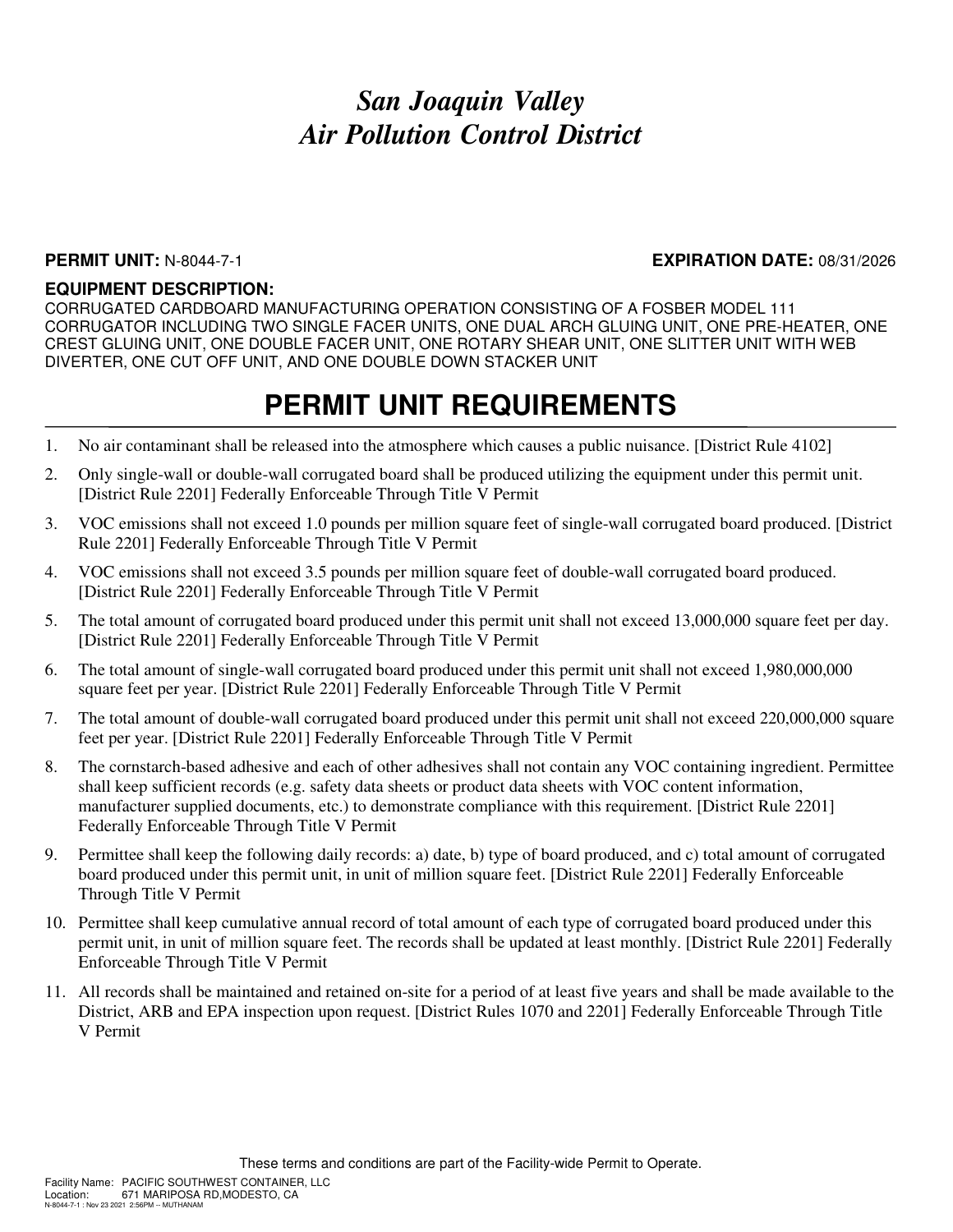### **PERMIT UNIT:** N-8044-8-1 **EXPIRATION DATE:** 08/31/2026

#### **EQUIPMENT DESCRIPTION:**

GRAPHIC ARTS PRINTING OPERATION CONSISTING OF A 4-COLOR BOBST MODEL FFG 924 NT RAPIDSET NON-HEATSET FLEXOGRAPHIC PRINTER WITH FOLDER, GLUER, AND ROTARY DIE-CUTTER

- 1. No air contaminant shall be released into the atmosphere which causes a public nuisance. [District Rule 4102]
- 2. All equipment shall be maintained in good operating condition and shall be operated in a manner to minimize emissions of air contaminants into the atmosphere. The permittee shall properly use and properly operate all graphic arts printing technologies as directed and/or specified by the manufacturer of the printer or graphic arts material. [District Rules 2201 and 4607] Federally Enforceable Through Title V Permit
- 3. VOC emissions from this permit unit shall not exceed 19.6 pounds in any one day. [District Rule 2201] Federally Enforceable Through Title V Permit
- 4. VOC emissions from this permit unit shall not exceed 4,900 pounds on a rolling 12-month basis. [District Rule 2201] Federally Enforceable Through Title V Permit
- 5. VOC content of the materials shall not exceed the following: (a) For Low-End Graphics printing, use inks with a VOC content of less than or equal to 0.3 lb/gal (less water and exempt compounds); (b). For High-End Graphics printing, use inks with a VOC content of less than or equal to 0.88 lb/gal (less water and exempt compounds); (c) For High-End Graphics printing with metallic inks, use inks with a VOC content of less than or equal to 2.5 lb/gal (less water and exempt compounds); (d) For coatings, use coatings with a VOC content of less than or equal to 2.5 lb/gal (less water and exempt compounds); (e) Use of adhesive with no VOC content; and (f) Use of fountain solutions (if applicable) with up to 8.0% VOC by volume. The use of specialty inks shall not exceed 2 gallons in a calendar day and 120 gallons in a calendar year. [District Rules 2201, 4607 and 4653] Federally Enforceable Through Title V Permit
- 6. High-End Graphics print jobs are print jobs that require any of the following: a glossy finish, multiple colors, highly refined graphic image, or very high letter-quality printing. [District Rule 2201] Federally Enforceable Through Title V Permit
- 7. Low-End Graphics print jobs are print jobs that do not qualify as High-End Graphic print jobs. [District Rule 2201] Federally Enforceable Through Title V Permit
- 8. Only flow coater, roll coater, dip coater, foam coater, die coater, hand application methods shall be used to apply coatings. HVLP spray equipment may be used for air dried coatings only. Application equipment shall be operated in accordance with the manufacturer's specifications. [District Rule 4607] Federally Enforceable Through Title V Permit
- 9. Permittee shall utilize organic solvents for cleaning operations that complied with the VOC content limit specified in Table 7 of District Rule 4607. [District Rule 4607] Federally Enforceable Through Title V Permit
- 10. For a permittee using any solvent containing more than 25 g/L of VOC for organic solvent cleaning, cleaning activities shall be by one of the following methods: wipe cleaning; application of solvent using nonpropellant-induced, handheld spray bottles; non-atomized solvent flow method, or solvent flushing method. [District Rule 4607] Federally Enforceable Through Title V Permit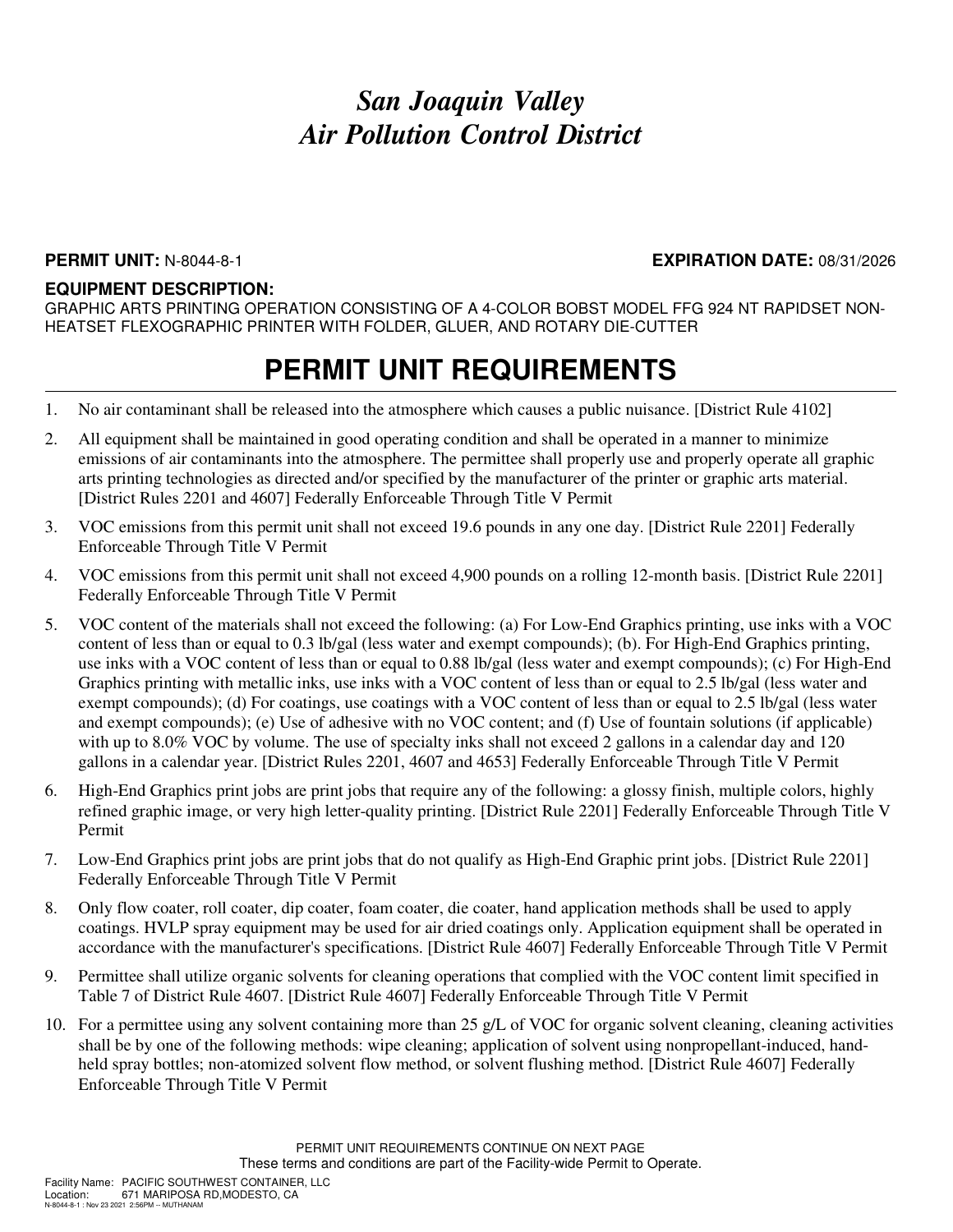Permit Unit Requirements for N-8044-8-1 (continued) **Page 2** of 2

- 11. For a permittee using any solvent containing more than 25 g/L of VOC for organic solvent cleaning, solvent shall not be atomized into the open air unless it is vented to a VOC control device. This provision shall not apply to operations where roller or blanket wash is applied automatically and the cleaning of the nozzle tips of automated spray equipment systems, except for robotic systems, and cleaning with nonpropellant-induced, hand-held spray bottles. [District Rule 4607] Federally Enforceable Through Title V Permit
- 12. For a permittee using any solvent containing more than 25 g/L of VOC for organic solvent cleaning, the permittee shall not use VOC-containing material to clean spray equipment used for the application of coatings, adhesives, or ink, unless an enclosed system or equipment that is proven to be equally effective at controlling emissions is used for cleaning. If an enclosed system is used, it must totally enclose component part(s) being cleaned during washing, rinsing, draining procedures and it must be used according to manufacturer's recommendations and must be closed when not in use. [District Rule 4607] Federally Enforceable Through Title V Permit
- 13. Permittee shall store or dispose of fresh or spent solvents, waste solvent cleaning materials, coatings, adhesives, catalysts, thinners, and inks in closed, non-absorbent, non-leaking containers. The containers shall remain closed at all times except when depositing or removing the contents of the containers or when the container is empty. [District Rules 2201 and 4607] Federally Enforceable Through Title V Permit
- 14. Permittee shall maintain a current file of coatings, inks, adhesives, fountain solutions, wash primers, and solvents in use and in storage. The file shall include safety data sheet (SDS) or product data sheet showing the material name, manufacturer's name, VOC content as applied, mixing instruction, density, and composite vapor pressure. [District Rule 4607] Federally Enforceable Through Title V Permit
- 15. Monthly records shall be maintained and contain the following information: (a) The name, type, quantity and VOC content (in lb/gal, less water and exempt compounds) of all inks, fountain solutions, wash primers, coatings, adhesives, solvents, and cleaning materials used or stored at the facility; (b) The combined total amount of VOC's emitted from the use of all VOC containing material (in pounds); (c) The dates of operation of this permit unit. A daily record of the type and amount of flexographic specialty inks used shall be maintained. [District Rules 2201 and 4607] Federally Enforceable Through Title V Permit
- 16. Records of the daily VOC emissions from this unit shall be kept. Daily VOC emissions may be calculated from the monthly materials (inks, coatings, solvents, fountain solutions, wash primers, adhesives, etc.) usage records and the number of days per calendar month this unit was operated. [District Rule 2201] Federally Enforceable Through Title V Permit
- 17. Records of the VOC emissions from this unit, on a rolling 12-month basis, shall be kept. The record shall be updated at least monthly. [District Rule 2201] Federally Enforceable Through Title V Permit
- 18. All records shall be maintained for a period of at least five years and shall be made available to the District, ARB and EPA upon request. [District Rules 2201 and 4607] Federally Enforceable Through Title V Permit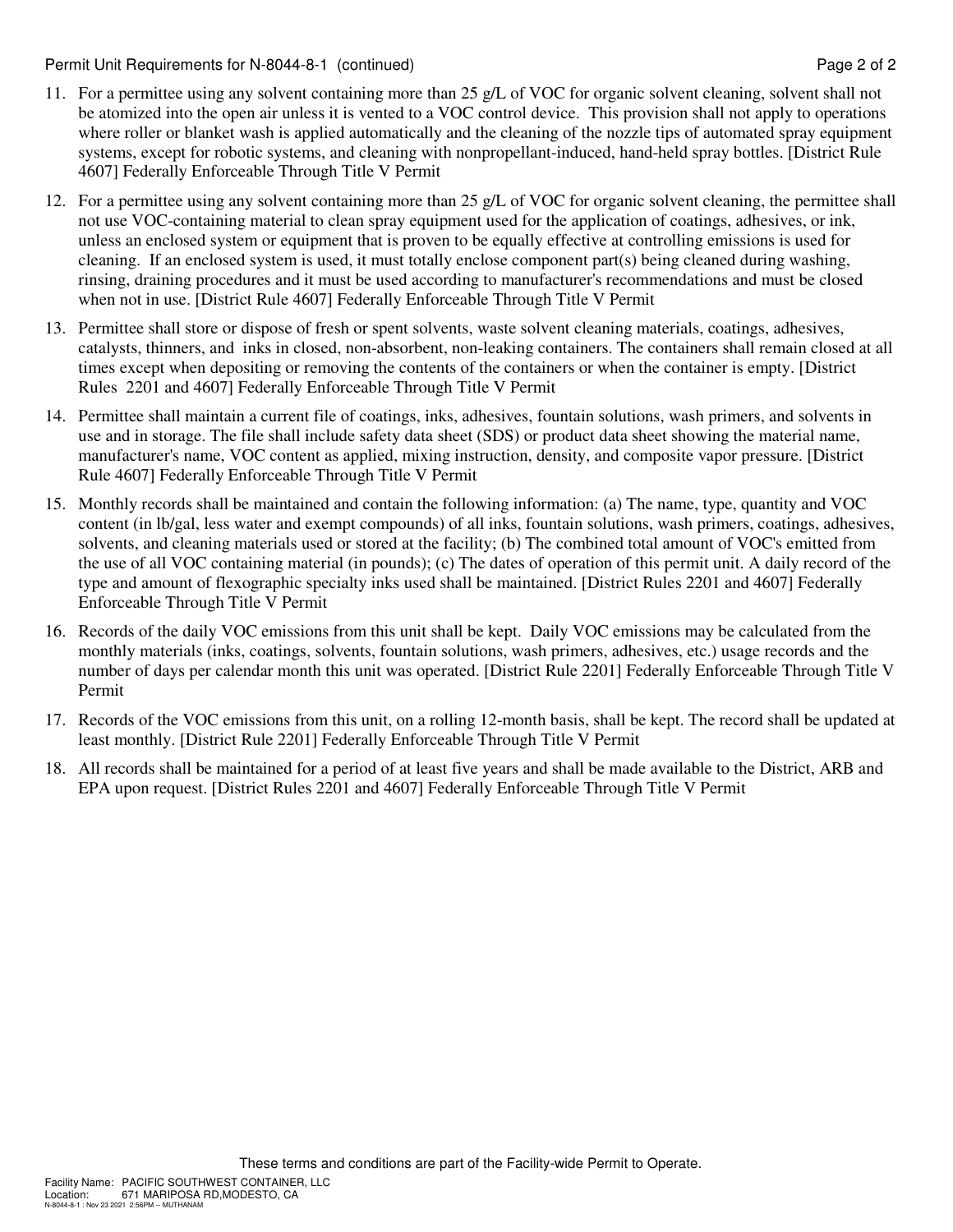#### **PERMIT UNIT:** N-8044-9-1 **EXPIRATION DATE:** 08/31/2026

#### **EQUIPMENT DESCRIPTION:**

GRAPHIC ARTS PRINTING OPERATION CONSISTING OF A 4-COLOR BOBST/MARTIN MODEL MIDLINE 924 (A-0498- 200) NON-HEATSET FLEXOGRAPHIC PRINTER WITH FOLDER, GLUER, AND ROTARY DIE-CUTTER (S-924)

- 1. No air contaminant shall be released into the atmosphere which causes a public nuisance. [District Rule 4102]
- 2. All equipment shall be maintained in good operating condition and shall be operated in a manner to minimize emissions of air contaminants into the atmosphere. The permittee shall properly use and properly operate all graphic arts printing technologies as directed and/or specified by the manufacturer of the printer or graphic arts material. [District Rules 2201 and 4607] Federally Enforceable Through Title V Permit
- 3. VOC emissions from this permit unit shall not exceed any of the following limits: 32.0 lb/day and 7,976 lb/year (12 month rolling total). [District Rule 2201] Federally Enforceable Through Title V Permit
- 4. The combined total VOC emissions from permits units N-8044-9, N-8044-10 and N-8044-11 shall not exceed 13,012 lb/year (12-month rolling total). [District Rule 2201] Federally Enforceable Through Title V Permit
- 5. VOC content of the materials shall not exceed the following: (a) For Low-End Graphics printing, use inks with a VOC content of less than or equal to 0.3 lb/gal (less water and exempt compounds); (b). For High-End Graphics printing, use inks with a VOC content of less than or equal to 0.88 lb/gal (less water and exempt compounds); (c) For High-End Graphics printing with metallic inks, use inks with a VOC content of less than or equal to 2.5 lb/gal (less water and exempt compounds); (d) For coatings, use coatings with a VOC content of less than or equal to 2.5 lb/gal (less water and exempt compounds); (e) Use of adhesive with no VOC content; and (f) Use of fountain solutions (if applicable) with up to 8.0% VOC by volume. The use of specialty inks shall not exceed 2 gallons in a calendar day and 120 gallons in a calendar year. [District Rules 2201, 4607 and 4653] Federally Enforceable Through Title V Permit
- 6. High-End Graphics print jobs are print jobs that require any of the following: a glossy finish, multiple colors, highly refined graphic image, or very high letter-quality printing. [District Rule 2201] Federally Enforceable Through Title V Permit
- 7. Low-End Graphics print jobs are print jobs that are not High-End Graphic print jobs as defined in this permit. [District Rule 2201] Federally Enforceable Through Title V Permit
- 8. Only flow coater, roll coater, dip coater, foam coater, die coater, hand application methods shall be used to apply coatings. HVLP spray equipment may be used for air dried coatings only. Application equipment shall be operated in accordance with the manufacturer's specifications. [District Rule 4607] Federally Enforceable Through Title V Permit
- 9. Permittee shall utilize organic solvents for cleaning operations that complied with the VOC content limit specified in Table 7 of District Rule 4607. [District Rule 4607] Federally Enforceable Through Title V Permit
- 10. For a permittee using any solvent containing more than 25 g/L of VOC for organic solvent cleaning, cleaning activities shall be by one of the following methods: wipe cleaning; application of solvent using nonpropellant-induced, handheld spray bottles; non-atomized solvent flow method, or solvent flushing method. [District Rule 4607] Federally Enforceable Through Title V Permit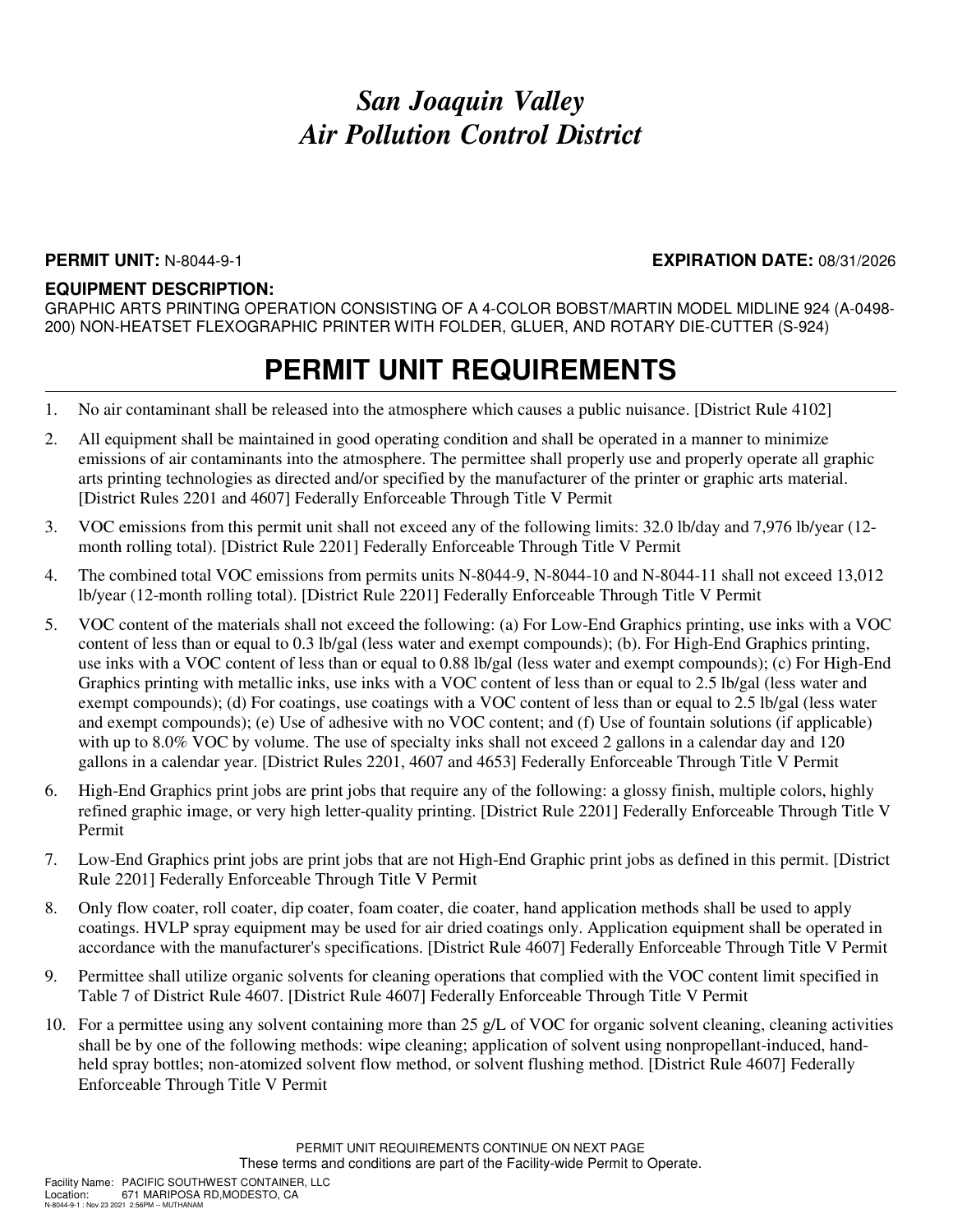Permit Unit Requirements for N-8044-9-1 (continued) **Page 2** of 2

- 11. For a permittee using any solvent containing more than 25 g/L of VOC for organic solvent cleaning, solvent shall not be atomized into the open air unless it is vented to a VOC control device. This provision shall not apply to operations where roller or blanket wash is applied automatically and the cleaning of the nozzle tips of automated spray equipment systems, except for robotic systems, and cleaning with nonpropellant-induced, hand-held spray bottles. [District Rule 4607] Federally Enforceable Through Title V Permit
- 12. For a permittee using any solvent containing more than 25 g/L of VOC for organic solvent cleaning, the permittee shall not use VOC-containing material to clean spray equipment used for the application of coatings, adhesives, or ink, unless an enclosed system or equipment that is proven to be equally effective at controlling emissions is used for cleaning. If an enclosed system is used, it must totally enclose component part(s) being cleaned during washing, rinsing, draining procedures and it must be used according to manufacturer's recommendations and must be closed when not in use. [District Rule 4607] Federally Enforceable Through Title V Permit
- 13. Permittee shall store or dispose of fresh or spent solvents, waste solvent cleaning materials, coatings, adhesives, catalysts, thinners, and inks in closed, non-absorbent, non-leaking containers. The containers shall remain closed at all times except when depositing or removing the contents of the containers or when the container is empty. [District Rule 4607] Federally Enforceable Through Title V Permit
- 14. Permittee shall maintain a current file of coatings, inks, adhesives, fountain solutions, wash primers, and solvents in use and in storage. The file shall include safety data sheet (SDS) or product data sheet showing the material name, manufacturer's name, VOC content as applied, mixing instruction, density, and composite vapor pressure. [District Rule 4607] Federally Enforceable Through Title V Permit
- 15. Monthly records shall be maintained and contain the following information: (a) The name, type, quantity and VOC content (in lb/gal, less water and exempt compounds) of all inks, fountain solutions, wash primers, coatings, adhesives, solvents, and cleaning materials used or stored at the facility; (b) The combined total amount of VOC's emitted from the use of all VOC containing material (in pounds); (c) The dates of operation of this permit unit. A daily record of the type and amount of flexographic specialty inks used shall be maintained. [District Rules 2201 and 4607] Federally Enforceable Through Title V Permit
- 16. Permittee shall maintain records of the daily VOC emissions from this permit unit. Daily VOC emissions may be calculated from the monthly materials (inks, coatings, solvents, fountain solutions, wash primers, adhesives, etc.) usage records and the number of days per calendar month this unit was operated. [District Rule 2201] Federally Enforceable Through Title V Permit
- 17. On a monthly basis, the permittee shall calculate and record the monthly VOC emissions in pounds from this permit unit. [District Rule 2201] Federally Enforceable Through Title V Permit
- 18. On a monthly basis, the permittee shall calculate and record the annual VOC emissions in pounds from this permit by summing the VOC emissions from the previous 12 months. [District Rule 2201] Federally Enforceable Through Title V Permit
- 19. On a monthly basis, the permittee shall calculate and record the total annual VOC emissions in pounds from permits N-8044-9, N-8044-10 and N-8044-11 by summing the VOC emissions from the previous 12 months. [District Rule 2201] Federally Enforceable Through Title V Permit
- 20. All records shall be maintained for a period of at least five years and shall be made available to the District, ARB and EPA upon request. [District Rules 2201 and 4607] Federally Enforceable Through Title V Permit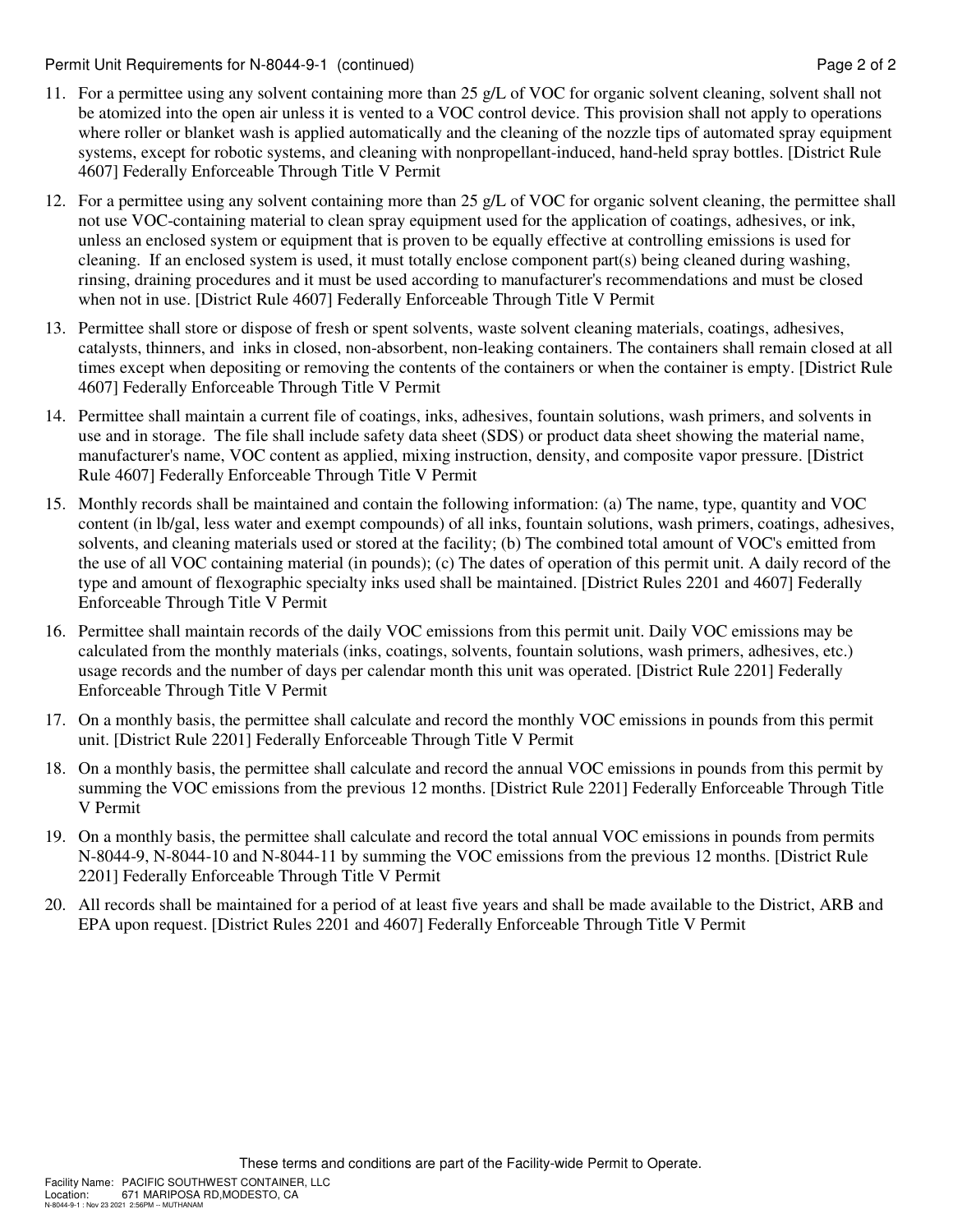### **PERMIT UNIT:** N-8044-10-1 **EXPIRATION DATE:** 08/31/2026

#### **EQUIPMENT DESCRIPTION:**

GRAPHIC ARTS PRINTING OPERATION CONSISTING OF A 5-COLOR MARTIN MODEL 1628 FLEXOGRAPHIC PRINTER WITH FOLDER, GLUER, AND ROTARY DIE-CUTTER

- 1. No air contaminant shall be released into the atmosphere which causes a public nuisance. [District Rule 4102]
- 2. All equipment shall be maintained in good operating condition and shall be operated in a manner to minimize emissions of air contaminants into the atmosphere. The permittee shall properly use and properly operate all graphic arts printing technologies as directed and/or specified by the manufacturer of the printer or graphic arts material. [District Rules 2201 and 4607] Federally Enforceable Through Title V Permit
- 3. VOC emissions from this permit unit shall not exceed any of the following limits: 19.5 lb/day and 4,874 lb/year (12 month rolling total). [District Rule 2201] Federally Enforceable Through Title V Permit
- 4. The combined total VOC emissions from permits units N-8044-9, N-8044-10 and N-8044-11 shall not exceed 13,012 lb/year (12-month rolling total). [District Rule 2201] Federally Enforceable Through Title V Permit
- 5. VOC content of the materials shall not exceed the following: (a) For Low-End Graphics printing, use inks with a VOC content of less than or equal to 0.3 lb/gal (less water and exempt compounds); (b). For High-End Graphics printing, use inks with a VOC content of less than or equal to 0.88 lb/gal (less water and exempt compounds); (c) For High-End Graphics printing with metallic inks, use inks with a VOC content of less than or equal to 2.5 lb/gal (less water and exempt compounds); (d) For coatings, use coatings with a VOC content of less than or equal to 2.5 lb/gal (less water and exempt compounds); (e) Use of adhesive with no VOC content; and (f) Use of fountain solutions (if applicable) with up to 8.0% VOC by volume. The use of specialty inks shall not exceed 2 gallons in a calendar day and 120 gallons in a calendar year. [District Rules 2201, 4607 and 4653] Federally Enforceable Through Title V Permit
- 6. High-End Graphics print jobs are print jobs that require any of the following: a glossy finish, multiple colors, highly refined graphic image, or very high letter-quality printing. [District Rule 2201] Federally Enforceable Through Title V Permit
- 7. Low-End Graphics print jobs are print jobs that are not High-End Graphic print jobs as defined in this permit. [District Rule 2201] Federally Enforceable Through Title V Permit
- 8. Only flow coater, roll coater, dip coater, foam coater, die coater, hand application methods shall be used to apply coatings. HVLP spray equipment may be used for air dried coatings only. Application equipment shall be operated in accordance with the manufacturer's specifications. [District Rule 4607] Federally Enforceable Through Title V Permit
- 9. Permittee shall utilize organic solvents for cleaning operations that complied with the VOC content limit specified in Table 7 of District Rule 4607. [District Rule 4607] Federally Enforceable Through Title V Permit
- 10. For a permittee using any solvent containing more than 25 g/L of VOC for organic solvent cleaning, cleaning activities shall be by one of the following methods: wipe cleaning; application of solvent using nonpropellant-induced, handheld spray bottles; non-atomized solvent flow method, or solvent flushing method. [District Rule 4607] Federally Enforceable Through Title V Permit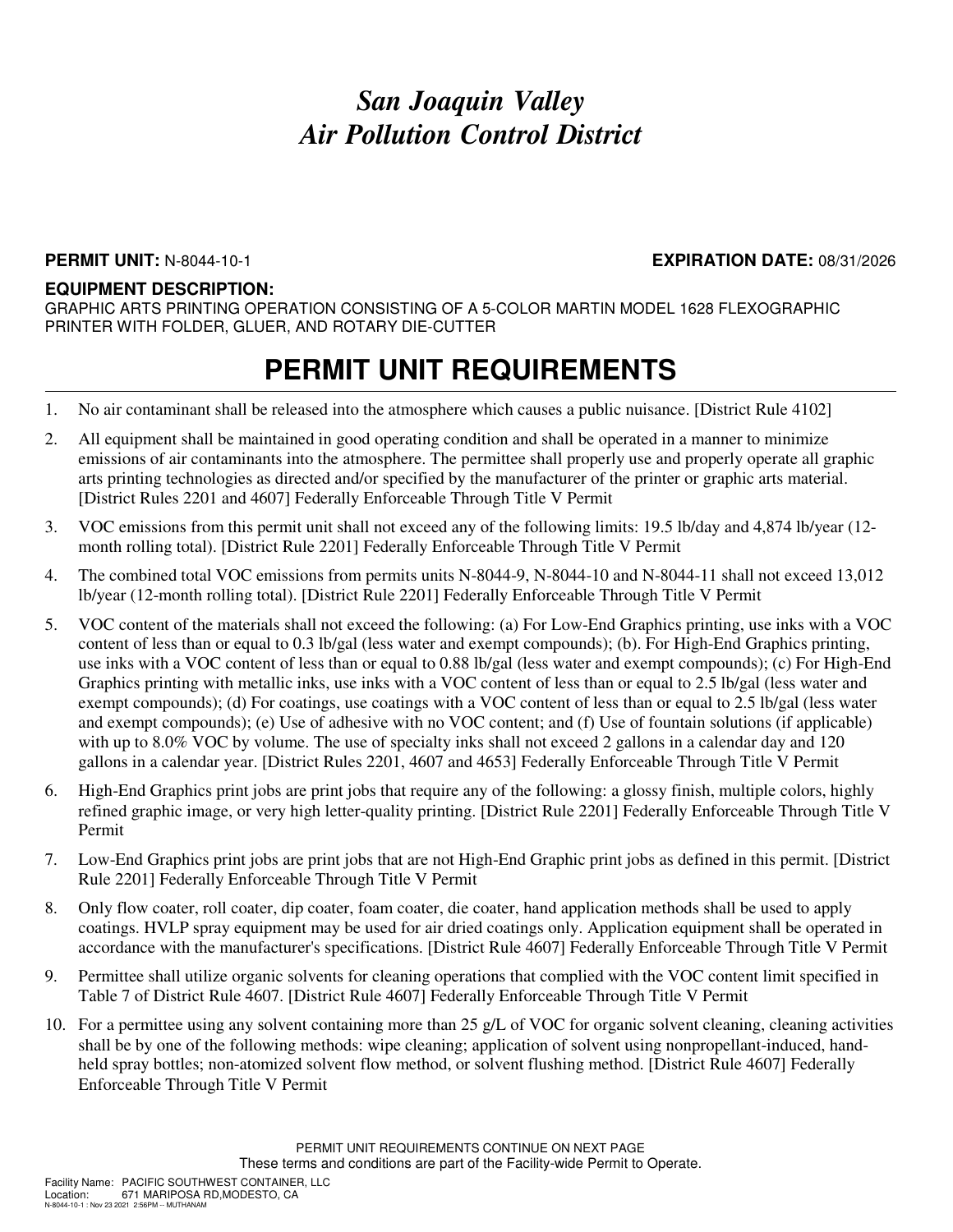Permit Unit Requirements for N-8044-10-1 (continued) example 2 of 2

- 11. For a permittee using any solvent containing more than 25 g/L of VOC for organic solvent cleaning, solvent shall not be atomized into the open air unless it is vented to a VOC control device. This provision shall not apply to operations where roller or blanket wash is applied automatically and the cleaning of the nozzle tips of automated spray equipment systems, except for robotic systems, and cleaning with nonpropellant-induced, hand-held spray bottles. [District Rule 4607] Federally Enforceable Through Title V Permit
- 12. For a permittee using any solvent containing more than 25 g/L of VOC for organic solvent cleaning, the permittee shall not use VOC-containing material to clean spray equipment used for the application of coatings, adhesives, or ink, unless an enclosed system or equipment that is proven to be equally effective at controlling emissions is used for cleaning. If an enclosed system is used, it must totally enclose component part(s) being cleaned during washing, rinsing, draining procedures and it must be used according to manufacturer's recommendations and must be closed when not in use. [District Rule 4607] Federally Enforceable Through Title V Permit
- 13. Permittee shall store or dispose of fresh or spent solvents, waste solvent cleaning materials, coatings, adhesives, catalysts, thinners, and inks in closed, non-absorbent, non-leaking containers. The containers shall remain closed at all times except when depositing or removing the contents of the containers or when the container is empty. [District Rule 4607] Federally Enforceable Through Title V Permit
- 14. Permittee shall maintain a current file of coatings, inks, adhesives, fountain solutions, wash primers, and solvents in use and in storage. The file shall include safety data sheet (SDS) or product data sheet showing the material name, manufacturer's name, VOC content as applied, mixing instruction, density, and composite vapor pressure. [District Rule 4607] Federally Enforceable Through Title V Permit
- 15. Monthly records shall be maintained and contain the following information: (a) The name, type, quantity and VOC content (in lb/gal, less water and exempt compounds) of all inks, fountain solutions, wash primers, coatings, adhesives, solvents, and cleaning materials used or stored at the facility; (b) The combined total amount of VOC's emitted from the use of all VOC containing material (in pounds); (c) The dates of operation of this permit unit. A daily record of the type and amount of flexographic specialty inks used shall be maintained. [District Rules 2201 and 4607] Federally Enforceable Through Title V Permit
- 16. Permittee shall maintain records of the daily VOC emissions from this permit unit. Daily VOC emissions may be calculated from the monthly materials (inks, coatings, solvents, fountain solutions, wash primers, adhesives, etc.) usage records and the number of days per calendar month this unit was operated. [District Rule 2201] Federally Enforceable Through Title V Permit
- 17. On a monthly basis, the permittee shall calculate and record the monthly VOC emissions in pounds from this permit unit. [District Rule 2201] Federally Enforceable Through Title V Permit
- 18. On a monthly basis, the permittee shall calculate and record the annual VOC emissions in pounds from this permit by summing the VOC emissions from the previous 12 months. [District Rule 2201] Federally Enforceable Through Title V Permit
- 19. On a monthly basis, the permittee shall calculate and record the total annual VOC emissions in pounds from permits N-8044-9, N-8044-10 and N-8044-11 by summing the VOC emissions from the previous 12 months. [District Rule 2201] Federally Enforceable Through Title V Permit
- 20. All records shall be maintained for a period of at least five years and shall be made available to the District, ARB and EPA upon request. [District Rules 2201 and 4607] Federally Enforceable Through Title V Permit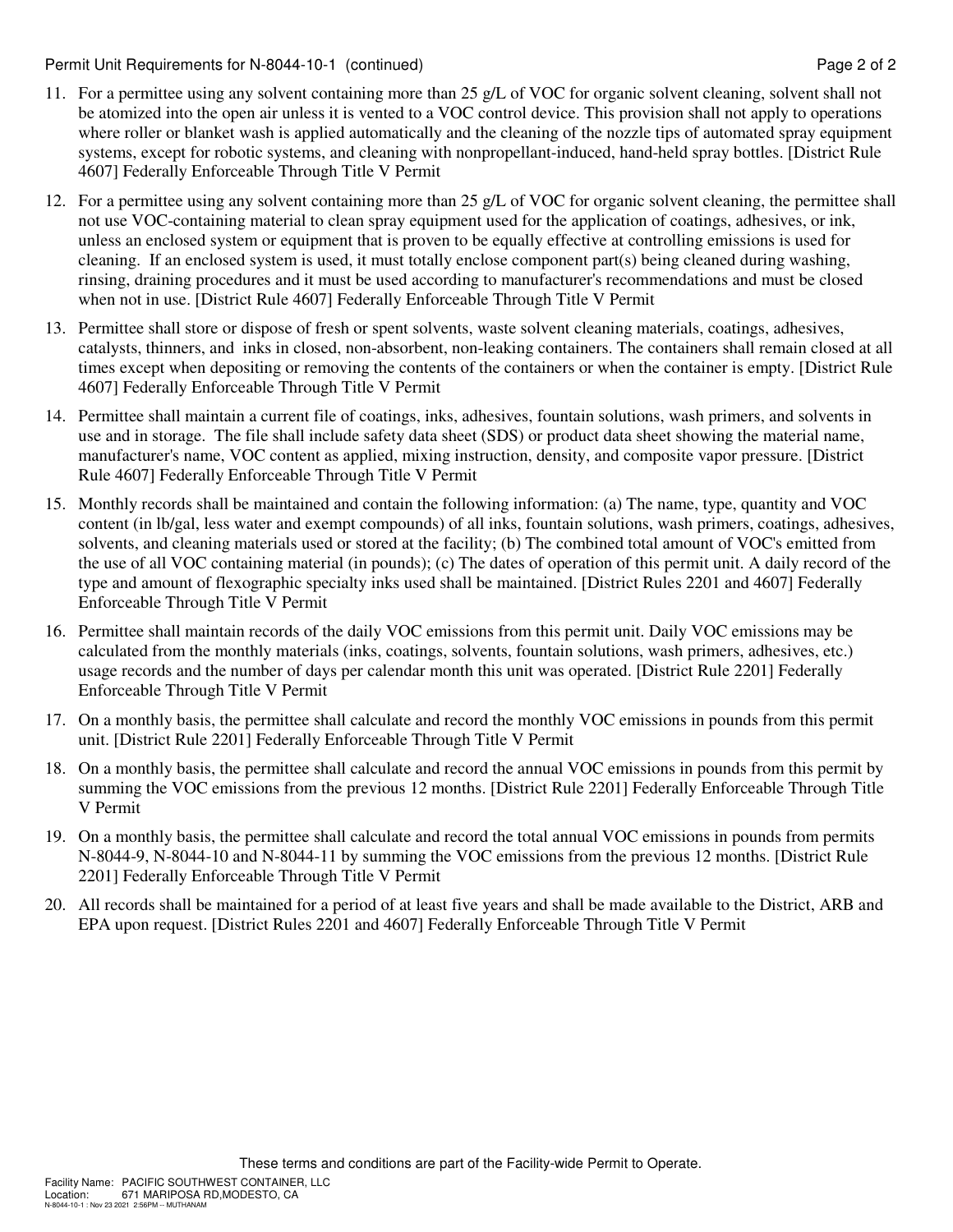### **PERMIT UNIT:** N-8044-11-1 **EXPIRATION DATE:** 08/31/2026

### **EQUIPMENT DESCRIPTION:**

GRAPHIC ARTS PRINTING OPERATION CONSISTING OF A 1-COLOR BOBST MARTIN MODEL 1628 FFG FLEXOGRAPHIC PRINTER (S/N 6506) WITH A PRINTER WITH FOLDER, GLUER, AND ROTARY DIE-CUTTER

- 1. No air contaminant shall be released into the atmosphere which causes a public nuisance. [District Rule 4102]
- 2. All equipment shall be maintained in good operating condition and shall be operated in a manner to minimize emissions of air contaminants into the atmosphere. The permittee shall properly use and properly operate all graphic arts printing technologies as directed and/or specified by the manufacturer of the printer or graphic arts material. [District Rules 2201 and 4607] Federally Enforceable Through Title V Permit
- 3. VOC emissions from this permit unit shall not exceed any of the following limits: 10.2 lb/day and 2,544 lb/year (12 month rolling total). [District Rule 2201] Federally Enforceable Through Title V Permit
- 4. The combined total VOC emissions from permits units N-8044-9, N-8044-10 and N-8044-11 shall not exceed 13,012 lb/year (12-month rolling total). [District Rule 2201] Federally Enforceable Through Title V Permit
- 5. VOC content of the materials shall not exceed the following: (a) For Low-End Graphics printing, use inks with a VOC content of less than or equal to 0.3 lb/gal (less water and exempt compounds); (b). For High-End Graphics printing, use inks with a VOC content of less than or equal to 0.88 lb/gal (less water and exempt compounds); (c) For High-End Graphics printing with metallic inks, use inks with a VOC content of less than or equal to 2.5 lb/gal (less water and exempt compounds); (d) For coatings, use coatings with a VOC content of less than or equal to 2.5 lb/gal (less water and exempt compounds); (e) Use of adhesive with no VOC content; and (f) Use of fountain solutions (if applicable) with up to 8.0% VOC by volume. The use of specialty inks shall not exceed 2 gallons in a calendar day and 120 gallons in a calendar year. [District Rules 2201, 4607 and 4653] Federally Enforceable Through Title V Permit
- 6. High-End Graphics print jobs are print jobs that require any of the following: a glossy finish, multiple colors, highly refined graphic image, or very high letter-quality printing. [District Rule 2201] Federally Enforceable Through Title V Permit
- 7. Low-End Graphics print jobs are print jobs that are not High-End Graphic print jobs as defined in this permit. [District Rule 2201] Federally Enforceable Through Title V Permit
- 8. Only flow coater, roll coater, dip coater, foam coater, die coater, hand application methods shall be used to apply coatings. HVLP spray equipment may be used for air dried coatings only. Application equipment shall be operated in accordance with the manufacturer's specifications. [District Rule 4607] Federally Enforceable Through Title V Permit
- 9. Permittee shall utilize organic solvents for cleaning operations that complied with the VOC content limit specified in Table 7 of District Rule 4607. [District Rule 4607] Federally Enforceable Through Title V Permit
- 10. For a permittee using any solvent containing more than 25 g/L of VOC for organic solvent cleaning, cleaning activities shall be by one of the following methods: wipe cleaning; application of solvent using nonpropellant-induced, handheld spray bottles; non-atomized solvent flow method, or solvent flushing method. [District Rule 4607] Federally Enforceable Through Title V Permit